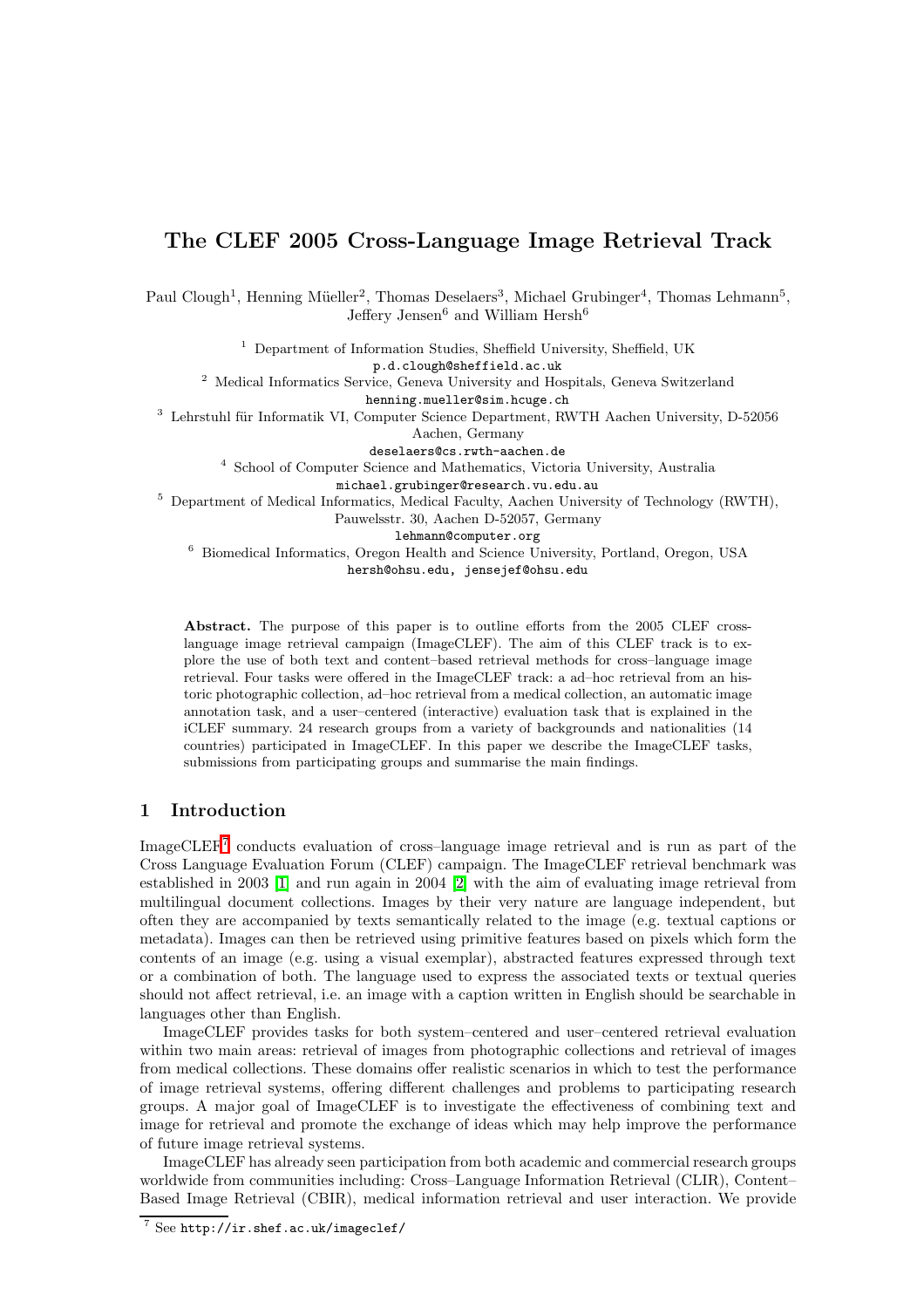participants with the following: image collections, representative search requests (expressed by both image and text) and relevance judgements indicating which images are relevant to each search request. Campaigns such as CLEF and TREC have proven invaluable in providing standardised resources for comparative evaluation for a range of retrieval tasks and ImageCLEF aims to provide the research community with similar resources for image retrieval. In the following sections of this paper we describe separately each search task: section [2](#page-1-0) describes ad–hoc retrieval from historic photographs, section [3](#page-7-0) ad–hoc retrieval from medical images, section sec:annotation the automatic annotation of medical images and. For each we briefly describe the test collections, the search tasks, participating research groups, results and a summary of the main findings.

# <span id="page-1-0"></span>2 Ad–hoc Retrieval from Historic Photographs

## 2.1 Aims and Objectives

This is a bilingual ad–hoc retrieval task in which a system is expected to match a user's one–time query against a more or less static collection (i.e. the set of documents to be searched is known prior to retrieval, but the search requests are not). Similar to the task run in previous years (see, e.g. [\[2\]](#page-19-1)), the goal of this task is given multilingual text queries, retrieve as many relevant images as possible from the provided image collection (the St. Andrews collection of historic photographs). Queries for images based on abstract concepts rather than visual features are predominant in this task. This limits the effectiveness of using visual retrieval methods alone as either these concepts cannot be extracted using visual features and require extra external semantic knowledge (e.g. the name of the photographer), or images with different visual properties may be relevant to a search request (e.g. different views of Rome). However, based on feedback from participants in 2004, the search tasks for 2005 are aimed to reflect more visually–based queries.



Fig. 1. An example image and caption from the St. Andrews collection.

## <span id="page-1-1"></span>2.2 Data and Search Tasks

The St. Andrews collection consists of 28,133 images, all of which have associated textual captions written in British English (the target language). The captions consist of 8 fields including title, photographer, location, date and one or more pre–defined categories (all manually assigned by domain experts). For example, see Fig. [1.](#page-1-1) Further examples can be found in [?] and the St. Andrews University Library<sup>[8](#page-1-2)</sup>. We provided participants with 28 topics (titles shown in Table [11](#page-20-0) and an example image shown in Fig. [5\)](#page-21-0), the main themes based on analysis of log files from a web server at St. Andrews university, knowledge of the image collection and discussions with maintainers of the image collection. After identifying these main themes, we modified queries to test various aspects of cross-language and visual search and used a custom–built IR system to identify suitable topics (in particular those topics with an estimated 20 and above relevant

<span id="page-1-2"></span> $^8$  http://www-library.st-andrews.ac.uk/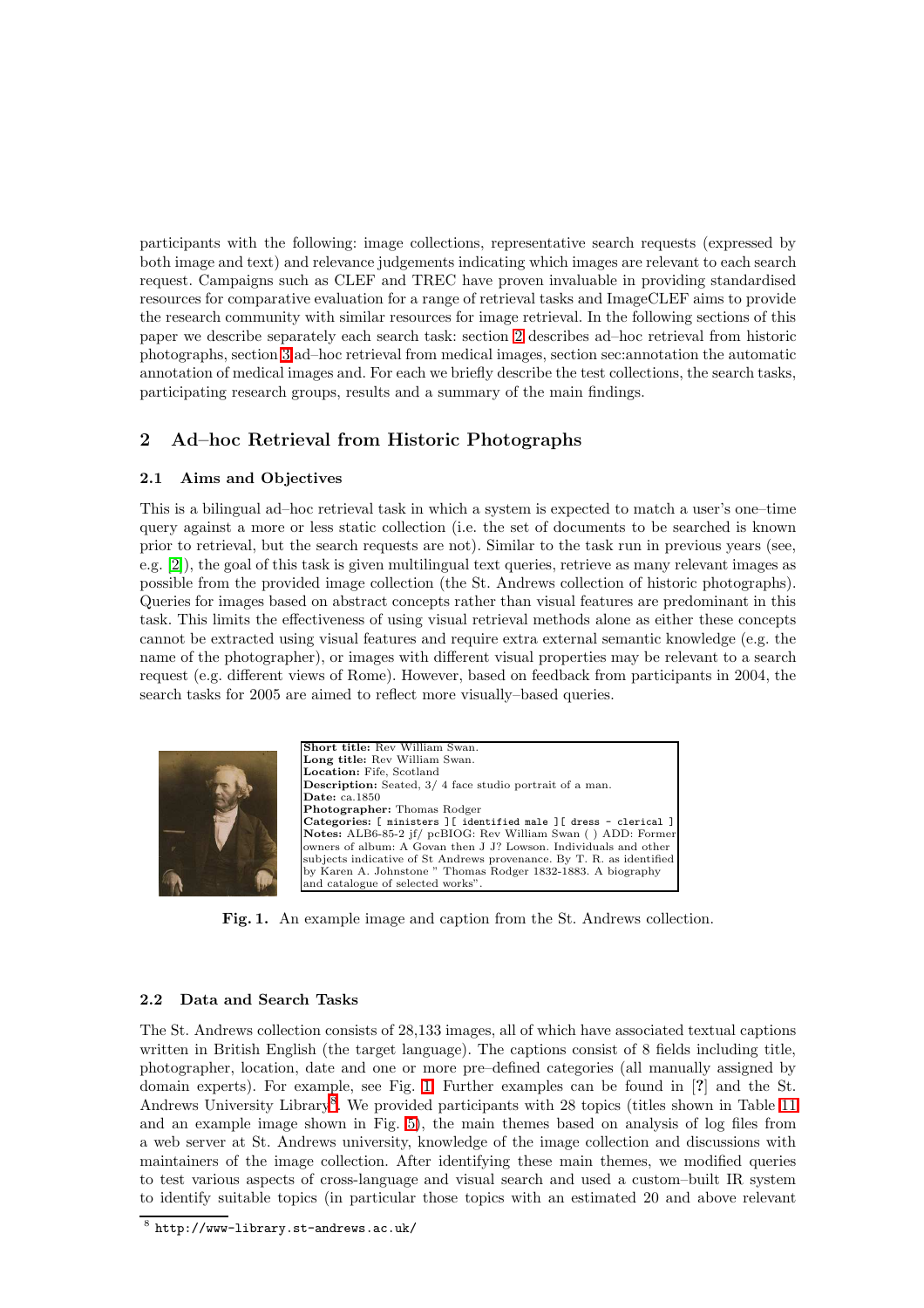images). A complexity score was developed by the authors to categorise topics with respect to linguistic complexity [\[4\]](#page-19-2).

Each topic consists of a title (a short sentence or phrase describing the search request in a few words), and a narrative (a description of what constitutes a relevant or non–relevant image for that search request). In addition to the text description for each topic, we also provided two example images which we envisage could be used for relevance feedback (both manual and automatic) and query–by–example searches<sup>[9](#page-2-0)</sup>. Both topic title and narratives have been translated into the following languages: German, French, Italian, Spanish (European), Spanish (Latin American), Chinese (Simplified), Chinese (Traditional) and Japanese. Translations have also been produced for the titles only and these are available in 25 languages including: Russian, Croatian, Bulgarian, Hebrew and Norwegian. All translations have been provided by native speakers and verified by at least one other native speaker.

#### 2.3 Creating Relevance Assessments

Relevance assessments were performed by staff at the University of Sheffield (the majority unfamiliar with the St. Andrews collection but given training and access to the collection through our IR system). The top 50 results from all submitted runs (349) were used to create image pools giving an average of 1,376 (max: 2,193 and min: 760) images to judge per topic. The authors judged all topics to create a "gold standard" and at least two further assessments were obtained for each topic. Assessors used a custom–built tool to make judgements accessible on–line enabling them to log in when and where convenient. We asked assessors to judge every image in the topic pool, but also to use interactive search and judge: searching the collection using their own queries to supplement the image pools with further relevant.

The assessment of images in this ImageCLEF task is based on using a ternary classification scheme: (1) relevant, (2) partially relevant and (3) not relevant. The aim of the ternary scheme is to help assessors in making their relevance judgements more accurate (e.g. an image is definitely relevant in some way, but maybe the query object is not directly in the foreground: it is therefore considered partially relevant). Relevance assessment for the more general topics are based entirely on the visual content of images (e.g. "aircraft on the ground"). However, certain topics also require the use of the caption to make a confident decision (e.g. "pictures of North Street St Andrews"). What constitutes a relevant image is a subjective decision, but typically a relevant image will have the subject of the topic in the foreground, the image will not be too dark in contrast, and maybe the caption confirms the judge's decision.

Based on these judgements, various combinations are used to create the set of relevant images and as in previous years, we used the pisec-total set: those images judges as relevant or partially– relevant by the topic creator and at least one other assessor. These are then used to evaluate system performance and compare submissions. The size of pools and number of relevant images is shown in Table [11](#page-20-0) (the %max indicating the pool size compared to the maximum possible pool size, i.e. if all top 50 images from each submission were unique).

#### 2.4 Participating Groups

In total, 19 groups registered for this task and 11 ended up submitting (including 5 new groups compared to last year) a total of 349 runs (all of which were evaluated). Participants were given queries and relevance judgements from 2004 as training data and access to a default CBIR system (GIFT/Viper). Submissions from participants are briefly described in the following.

 $CEA$ : CEA from France, submitted 9 runs. Experimented with 4 languages, title and title+narrative, and merging between modalities (text and image). This is simply based on normalised scores obtained by each search and is conservative (results obtained using visual topics and CBIR system are used only to reorder results obtained using textual topics)

<span id="page-2-0"></span> $\frac{9}{9}$  See http://ir.shef.ac.uk/imageclef2005/adhoc.htm for an example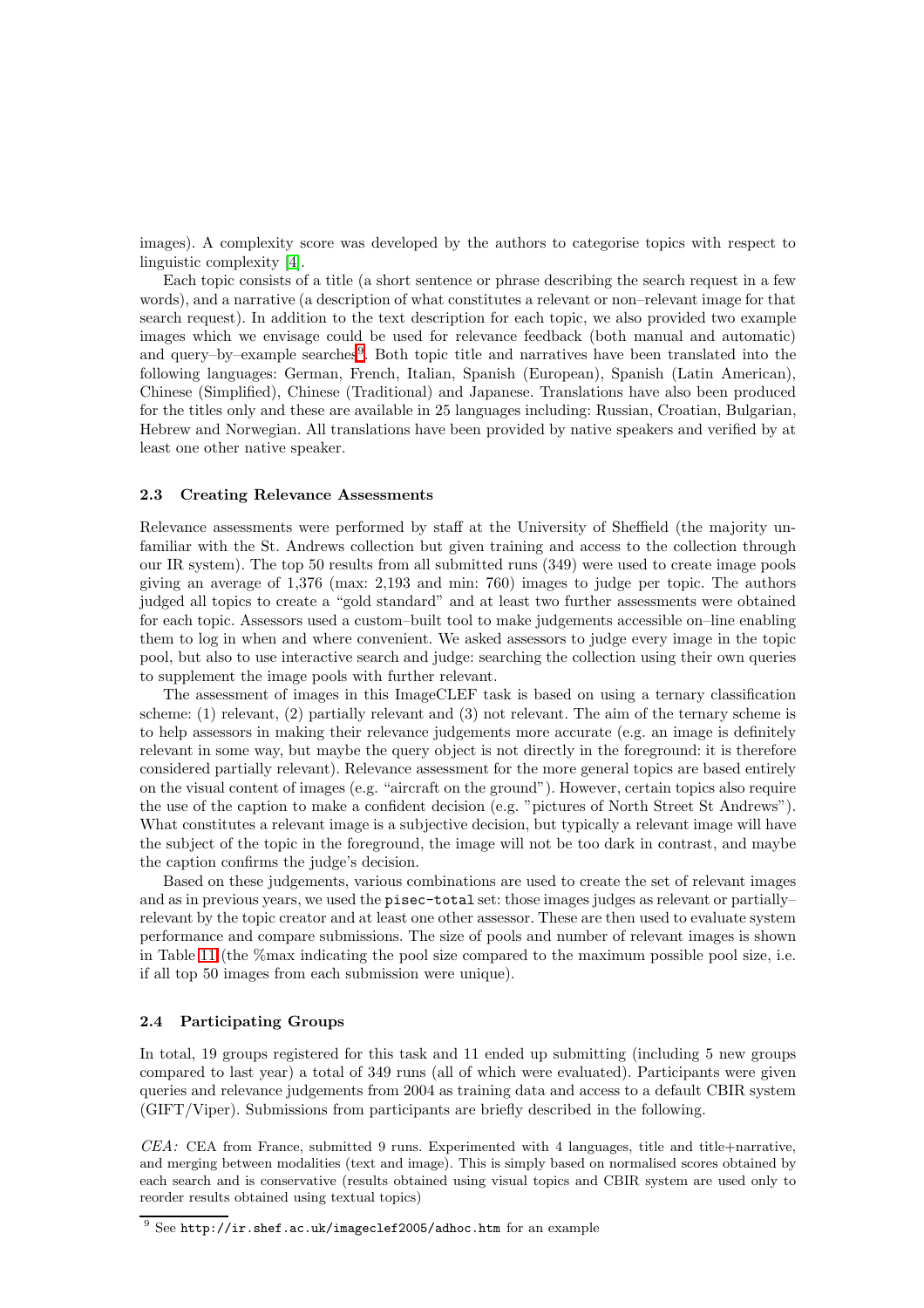NII: National Institute of Informatics from Japan, submitted 16 runs with 3 languages. These experiments were aimed to see if the inclusion of learned word association model - the model which represents how words are related - can help finding relevant images in adhoc CLIR setting. To do this, basic unigram language models were combined with differently estimated word association models that performs soft word-expansion. Also, combining simple keyword matching-like language models to above mentioned soft word-expansion language models at the model-output level. All runs were text only.

Alicante: University of Alicante (Computer Science) from Spain, submitted 62 runs (including 10 joint runs with UNED and Jaen). They experimented with 13 languages using title, automatic query expansion and text only. Their system combines probabilistic information with ontological information and a feedback technique. Several information streams are created using different sources: stems, words and stem bigrams, the final result obtained by combining them. An ontology has been created automatically from the St. Andrews collection to relate a query with several image categories. Four experiments were carried out to analyse how different features contribute to retrieval results. Moreover, a voting-based strategy was developed joining three different systems of participating universities: University of Alicante, University of Jaén and UNED.

CUHK: Chinese University of Hong Kong, submitted 36 runs for English and Chinese (simplified). CUHK experimented with title, title+narrative and using visual methods to rerank search results (visual features are composed of two parts: DCT coefficients and Colour moments with a dimension of 9). Various IR models used for retrieval (trained on 2004 data), together with query expansion. LDC Chinese segmentor is used to extract words from Chinese queries and translated into English using a dictionary.

DCU: Dublin City University (Computer Science) from Ireland, submitted 33 runs for 11 languages. All runs were automatic using title only. Standard OKAPI used incorporating stop word removal, suffix stripping and query expansion using pseudo relevance feedback. Their main focus of participation was to explore an alternative approach to combining text and image retrieval in an attempt to make use of information provided by the query image. Separate ranked lists returned using text retrieval without feedback and image retrieval based on standard low-level colour, edge and texture features, were investigated to find documents returned by both methods. These documents were then assumed to be relevant and used for text based pseudo relevance feedback and retrieval as in our standard method.

Geneva: University Hospitals Geneva from Switzerland, submitted 2 runs based on visual retrieval only (automatic and no feedback).

Indonesia: University of Indonesia (Computer Science), submitted 9 runs using Indonesian queries only. They experimented with using title and title+narrative, with and without query expansion and combining text and image retrieval (all runs automatic).

MIRACLE: Daedalus and Madrid University from Spain, submitted 106 runs for 23 languages. All runs were automatic, using title only, no feedback and text-based only.

NTU: National Taiwan University from Taiwan, submitted 7 runs for Chinese (traditional) and English (also included a visual-only run). All runs are automatic and NTU experimented with using query expansion, using title and title+narrative and combining visual and text retrieval.

Jaen: University of Jaén (Intelligent Systems) from Spain, submitted 64 runs in 9 languages (all automatic). Jaen experimented with title and title+narrative, with and without feedback and combining both text and visual retrieval. Jaén experimented with both term weighting and the use of pseudo relevance feedback.

UNED: UNED from Spain, submitted 5 runs for Spanish (both Latin American and European) and English. All runs were automatic, title, text only and with feedback. UNED experimented with three different approaches: i) a naive baseline using a word by word translation of the title topics; ii) a strong baseline based on Pirkola's work; and iii) a structured query using the named entities with field search operators and Pirkola's approach.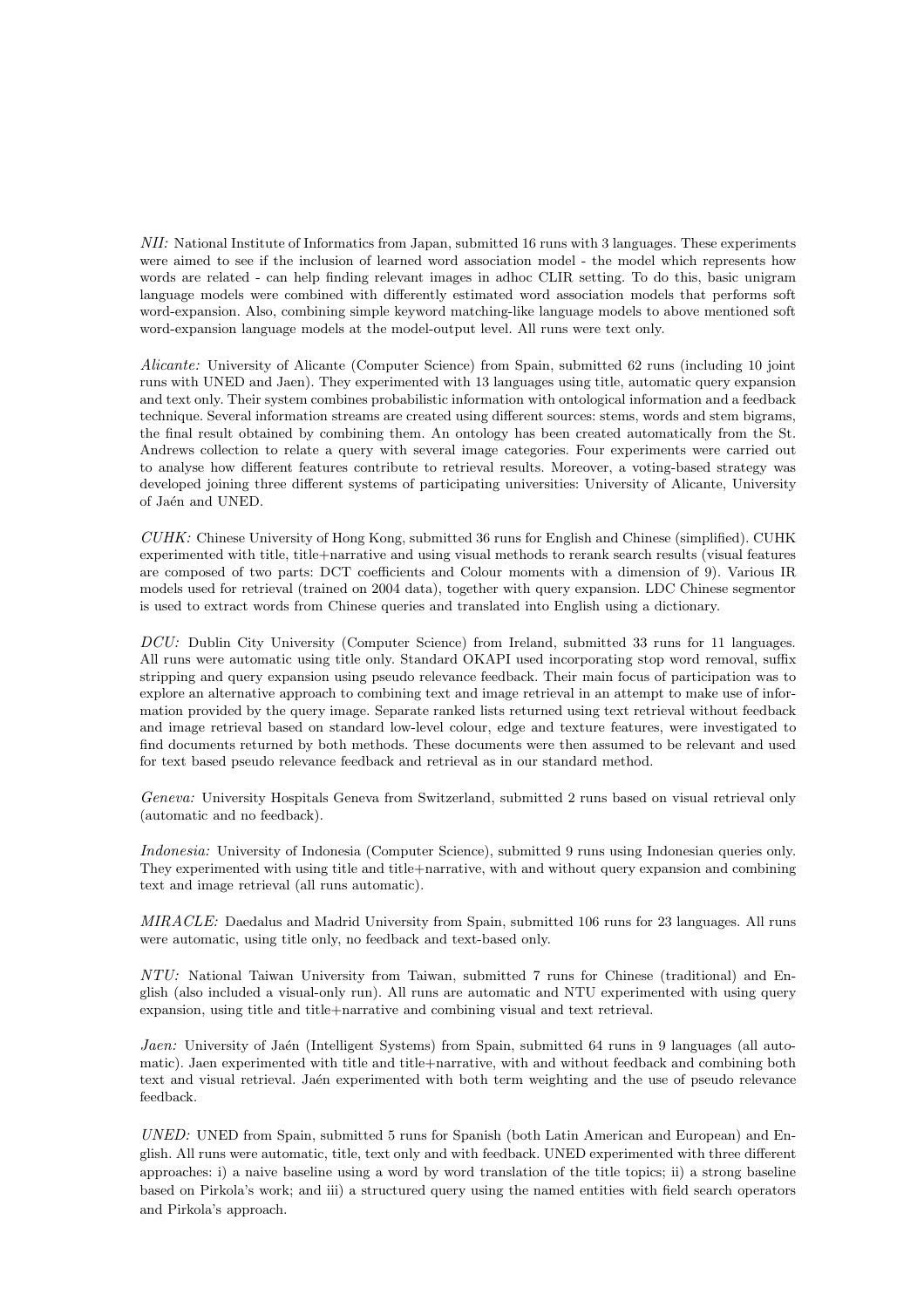Participants were asked to categorise their submissions by the following dimensions: query language, type (automatic or manual), use of feedback (typically relevance feedback is used for automatic query expansion), modality (text only, image only or combined) and the initial query (visual only, title only, narrative only or a combination). A summary of submissions by these dimensions is shown in Table [1.](#page-4-0) No manual runs have been submitted this year, and a large proportion are text only using just the title. Together with 41% of submissions using query expansion, this co–incides with the large number of query languages offered this year and the focus on query translation by participating groups (although 6 groups submitted runs involving CBIR). An interesting submission this year was the combined efforts of Jaen, UNED and Alicante to create an approach based on voting for images. Table [2](#page-5-0) provides a summary of submissions by query language. At least one group submitted for each language, the most popular (non-English) being French, German and Spanish (European).

<span id="page-4-0"></span>

| Dimension     | type                   | $\#\text{Runs}(\%)$ |
|---------------|------------------------|---------------------|
| Language      | non-English            | 230 (66\%)          |
| Run type      | Automatic              | 349 (100%)          |
| Feedback (QE) | yes                    | 142 (41%)           |
| Modality      | image                  | $4(1\%)$            |
|               | text                   | 318 (91%)           |
|               | $text+image$           | 27 (8%)             |
| Initial Query | image only             | $4(1\%)$            |
|               | title only             | 274 (79%)           |
|               | narr only              | 6(2%)               |
|               | $title + narr$         | 57 (16%)            |
|               | $title + image$        | $4(1\%)$            |
|               | $title + narr + image$ | (1%)                |

Table 1. Ad hoc experiments listed by query dimension.

#### 2.5 Results

Results for submitted runs were computed using the latest version of trec eval [10](#page-4-1) from NIST (v7.3). From the scores output, four chosen to evaluate submissions are Mean Average Precision (MAP), precision at result 10 (P10), precision at result 100 (P100) and the number of relevant images retrieved (RelRet) from which we compute recall (the proportion of relevant retrieved). Table [3](#page-5-1) summarises the top performing systems in the ad-hoc task based on MAP. Whether MAP is the best score to rank image retrieval systems is debatable, hence our inclusion of P10 and P100 scores. The highest English (monolingual) retrieval score is 0.4135, with a P10 of 0.5500 and P100 of 0.3197. On average recall is high (0.8434), but low MAP and P10 indicating that relevant images are likely retrieved at lower rank positions. The highest monolingual score is obtained using combined visual and text retrieval and relevance feedback.

The highest cross–language MAP is Chinese (traditional) for the NTU submission which is 97% of highest monolingual score. Retrieval performance is variable across language with some performing poorly, e.g. Romanian, Bulgarian, Czech, Croatian, Finnish and Hungarian. Although these languages did not have translated narratives available for retrieval, it is more likely low performance results from limited availability of translation and language processing resources and difficult language structure (e.g. results from CLEF2004 showed Finnish to be a very challenging language due to its complex morphology). Hungarian performs the worst at 23% of monolingual. However, it is encouraging to see participation at CLEF for these languages. On average, MAP

<span id="page-4-1"></span> $\frac{10 \text{ http://tree.nist.gov/trec-eval/trec-eval}.7.3.1}$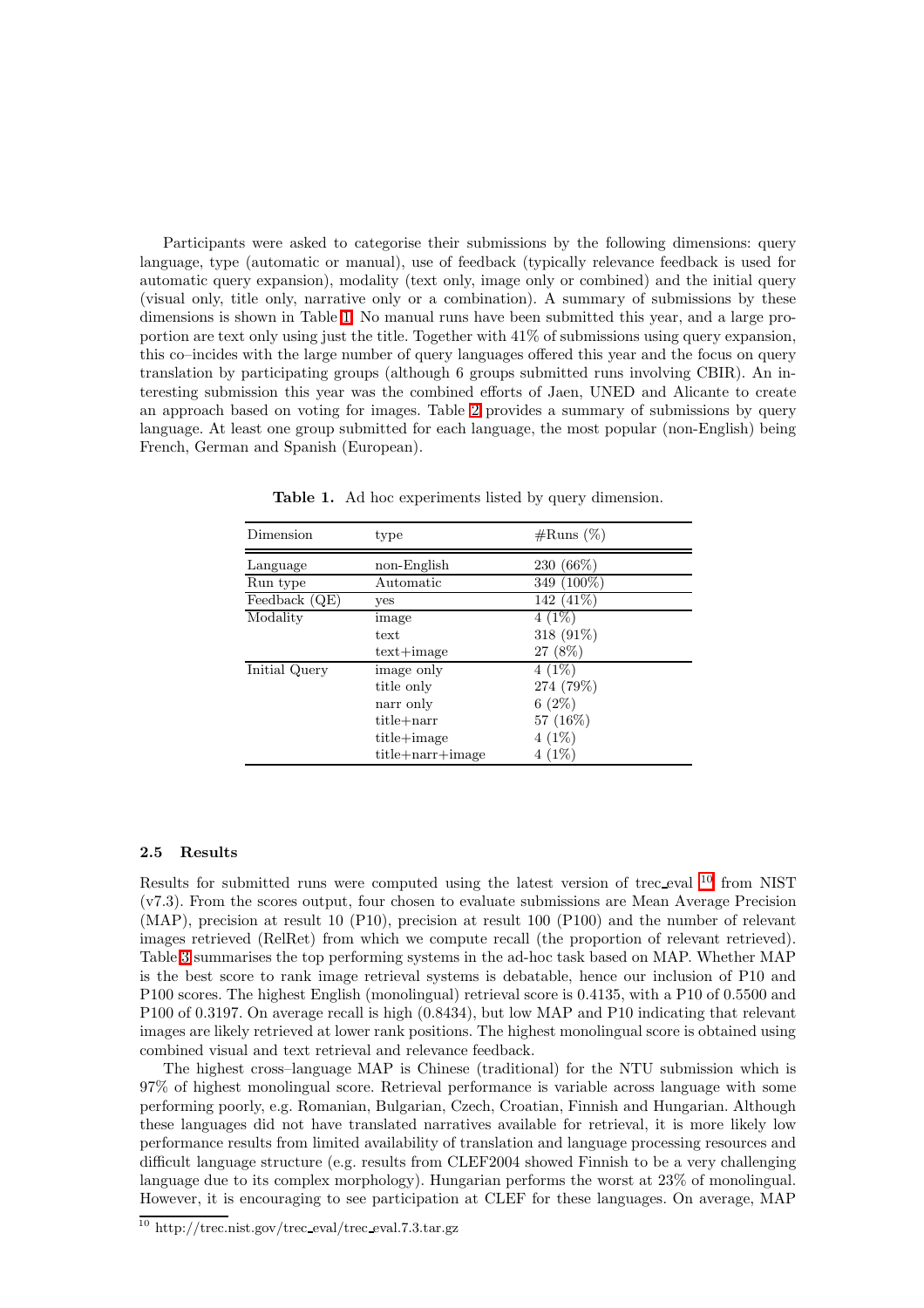| Query Language          |                | $#Runs$ #Participants |
|-------------------------|----------------|-----------------------|
| English                 | 70             | 9                     |
| Spanish (Latinamerican) | 36             | 4                     |
| German                  | 29             | 5                     |
| Spanish (European)      | 28             | 6                     |
| Chinese (simplified)    | 21             | 4                     |
| Italian                 | 19             | $\overline{4}$        |
| French                  | 17             | 5                     |
| Japanese                | 16             | $\overline{4}$        |
| Dutch                   | 15             | $\overline{4}$        |
| Russian                 | 15             | 4                     |
| Portuguese              | 12             | 3                     |
| Greek                   | 9              | 3                     |
| Indonesian              | 9              | 1                     |
| Chinese (traditional)   | 8              | $\overline{2}$        |
| Swedish                 | 7              | $\overline{2}$        |
| Filipino                | 5              | 1                     |
| Norwegian               | 5              | 1                     |
| Polish                  | 5              | 1                     |
| Romanian                | 5              | 1                     |
| Turkish                 | 5              | 1                     |
| Visual                  | 3              | $\overline{2}$        |
| Bulgarian               | $\overline{2}$ | 1                     |
| Croatian                | $\overline{2}$ | 1                     |
| Czech                   | $\overline{2}$ | 1                     |
| Finnish                 | $\overline{2}$ | 1                     |
| Hungarian               | $\overline{2}$ | 1                     |

<span id="page-5-0"></span>Table 2. Ad hoc experiments listed by query language.

<span id="page-5-1"></span>Table 3. Systems with highest MAP for each language in the ad–hoc retrieval task.

| Query Language MAP   P10   P100   Recall Group        |                                    |  |                                         | Run ID                                                   | Initial Query Feedback Modality |         |            |
|-------------------------------------------------------|------------------------------------|--|-----------------------------------------|----------------------------------------------------------|---------------------------------|---------|------------|
| English                                               |                                    |  | 0.4135 0.5500 0.3197 0.8434 CUHK        | CUHK-ad-eng-tv-kl-jm2                                    | $title+img$                     | with    | $text+img$ |
| Chinese (trad.)                                       | 0.3993 0.5893 0.3211 0.7526 NTU    |  |                                         | NTU-CE-TN-WEprf-Ponly                                    | title+narr                      | with    | $text+img$ |
| Spanish (LA)                                          |                                    |  |                                         | $0.3447$ 0.4857 0.2839 0.7891 Alicante, Jaen R2D2vot2SpL | title                           | with    | text       |
| Dutch                                                 |                                    |  |                                         | 0.3435 0.4821 0.2575 0.7891 Alicante, Jaen R2D2vot2Du    | title                           | with    | text       |
| Visual                                                | 0.3425 0.5821 0.2650 0.7009 NTU    |  |                                         | NTU-adhoc05-EX-prf                                       | visual                          | with    | image      |
| German                                                |                                    |  |                                         | 0.3375 0.4929 0.2514 0.6383 Alicante, Jaen R2D2vot2Ge    | title                           | with    | text       |
| Spanish (Euro)                                        | 0.3175 0.4536 0.2804 0.8048 UNED   |  |                                         | unedESENent                                              | title                           | with    | text       |
| Portuguese                                            |                                    |  | 0.3073 0.4250 0.2436 0.7542 Miracle     | imirt0attrpt                                             | title                           | without | text       |
| Greek                                                 | $0.3024$ 0.4321 0.2389 0.6383 DCU  |  |                                         | <b>DCUFbTGR</b>                                          | title                           | with    | text       |
| French                                                | $0.2864$ 0.4036 0.2582 0.7322 Jaen |  |                                         | SinaiFrTitleNarrFBSystran                                | $title + narr$                  | with    | text       |
| Japanese                                              |                                    |  | 0.2811 0.3679 0.2086 0.7333 Alicante    | AlCimg05Exp3Jp                                           | title                           | with    | text       |
| Russian                                               | 0.2798 0.3571 0.2136 0.6879 DCU    |  |                                         | <b>DCUFbTRU</b>                                          | title                           | with    | text       |
| Italian                                               |                                    |  | 0.2468 0.3536 0.2054 0.6227 Miracle     | imirt0attrit                                             | title                           | without | text       |
| Chinese (simpl.) 0.2305 0.3179 0.1732 0.6153 Alicante |                                    |  |                                         | AlCimg05Exp3ChS                                          | title                           | with    | text       |
| Indonesian                                            |                                    |  | $0.2290$ 0.4179 0.2068 0.6566 Indonesia | $UI-T-IMG$                                               | title                           | without | $text+img$ |
| Turkish                                               |                                    |  | 0.2225 0.3036 0.1929 0.6320 Miracle     | imirt0allftk                                             | title                           | without | text       |
| Swedish                                               | $0.2074$ 0.3393 0.1664 0.5647 Jaen |  |                                         | SinaiSweTitleNarrFBWordlingo title                       |                                 | without | text       |
| Norwegian                                             |                                    |  | 0.1610 0.1964 0.1425 0.4530 Miracle     | imirt0attrno                                             | title                           | without | text       |
| Filipino                                              |                                    |  | 0.1486 0.1571 0.1229 0.3695 Miracle     | imirt0allffl                                             | title                           | without | text       |
| Polish                                                |                                    |  | 0.1558 0.2643 0.1239 0.5073 Miracle     | imirt0attrpo                                             | title                           | without | text       |
| Romanian                                              |                                    |  | 0.1429 0.2214 0.1218 0.3747 Miracle     | imirt0attrro                                             | title                           | without | text       |
| Bulgarian                                             |                                    |  | 0.1293 0.2250 0.1196 0.5694 Miracle     | imirt0allfbu                                             | title                           | without | text       |
| Czech                                                 |                                    |  | 0.1219 0.1929 0.1343 0.5310 Miracle     | imirt0allfcz                                             | title                           | without | text       |
| Croatian                                              |                                    |  | 0.1187 0.1679 0.1075 0.4362 Miracle     | $imirt0$ attr $cr$                                       | title                           | without | text       |
| Finnish                                               |                                    |  | 0.1114 0.1321 0.1211 0.3257 Miracle     | $imit0$ attrfi                                           | title                           | without | text       |
| Hungarian                                             |                                    |  | 0.0968 0.1321 0.0768 0.3789 Miracle     | imirt0allfhu                                             | title                           | without | text       |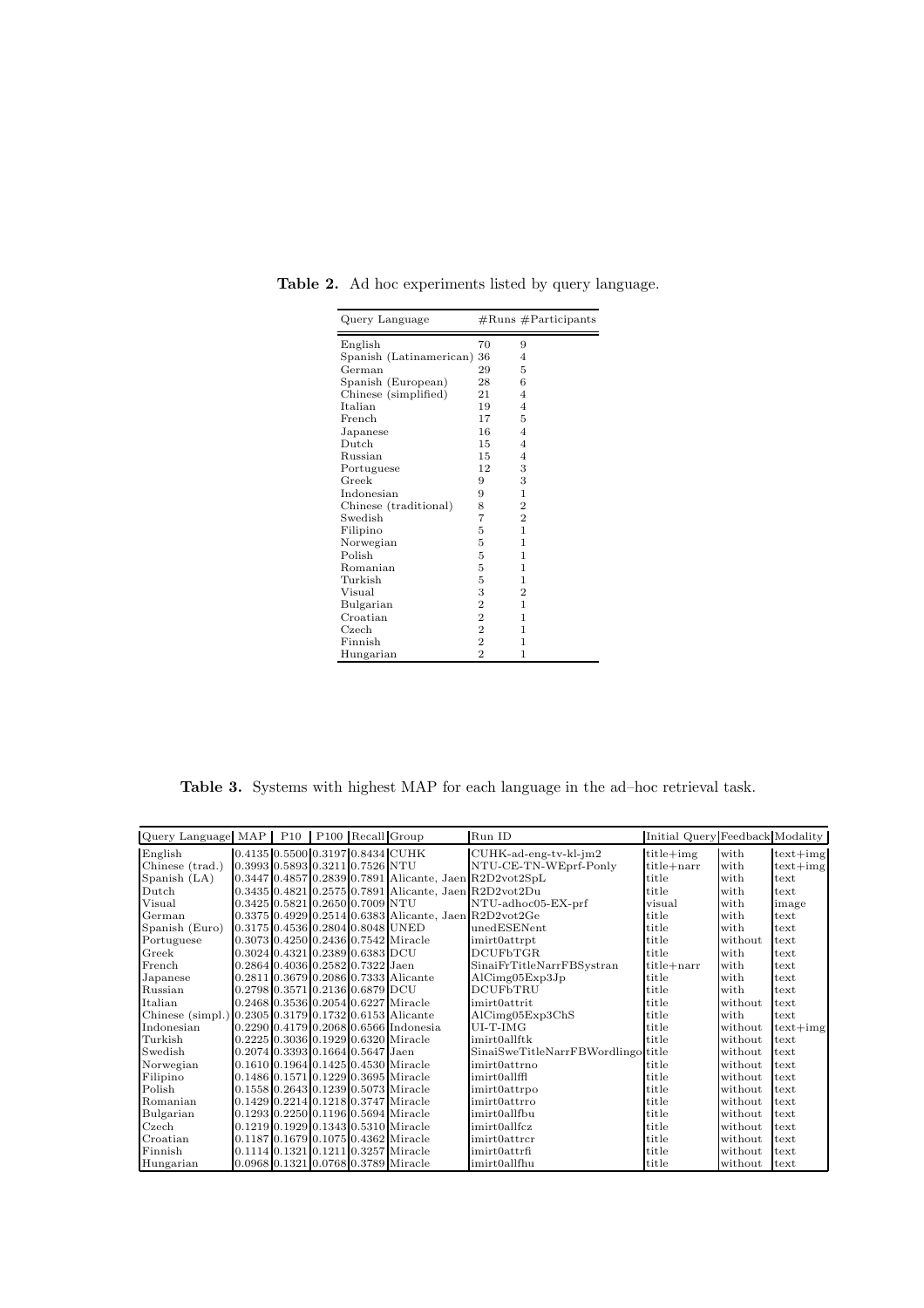for English is 0.2084 (0.3933 P10; 0.6454 recall) and across all languages is 0.2009 (0.2985 P10;  $(0.5737 \text{ recall}) - \text{see Table 4}.$ 

| Dimension     | type                   | $\#\text{Runs}$ | Average MAP |
|---------------|------------------------|-----------------|-------------|
| Language      | English                | 119             | 0.2084      |
|               | non-English            | 230             | 0.2009      |
| Feedback      | yes                    | 142             | 0.2399      |
|               | $\mathbf{n}$           | 207             | 0.2043      |
| Modality      | image                  | 4               | 0.3322      |
|               | text                   | 318             | 0.2121      |
|               | $text+image$           | 27              | 0.3086      |
| Initial Query | image only             | 4               | 0.1418      |
|               | title only             | 274             | 0.2140      |
|               | narr only              | 6               | 0.1313      |
|               | title+narr             | 57              | 0.2314      |
|               | $title + image$        | 4               | 0.4016      |
|               | $title + narr + image$ | 4               | 0.3953      |

<span id="page-6-0"></span>Table 4. MAP for ad–hoc averaged across all submissions by query dimension.

Table [4](#page-6-0) shows the average MAP score averaged across all submissions by query dimension. There is a wide variation in counts for each dimension and type, therefore results are only an indication of effects on performance for each dimension. On average, it would appear that submissions with feedback (e.g. query expansion) performed better than without, submissions based on a combination of image and text retrieval appear to give higher performance (modality, although the NTU visual–only runs also perform well giving this type a high MAP score) and using both the image and text for the initial query (title+image) gives highest average MAP score (although again small counts for this dimension type).

Table [11](#page-20-0) shows the highest MAP, P10, P100 and RelRet scores obtained from submissions for each topic. Results vary across topic as expected; some topics are harder than others. In this initial evaluation, we find that 18 topics have a recall of 1, 18 topics a P10 of 1, and 12 topics with a maximum MAP score greater than 0.7. The highest performing topic (easiest) is 11 "Swiss mountain scenery" and the lowest is topic 18 "woman in white dress". In addition, 18 topics have a maximum Relretr=relevant (i.e. a recall of 1) indicating that all relevant images have been retrieved in the top 1000 results.

#### 2.6 Discussion

The variety of submissions in the ad-hoc task this year has been pleasing with a number of groups experimenting with both visual and text-based retrieval methods and combining the two (although the number of runs submitted as combined is much lower than 2004). As in 2004, the combination of text and visual retrieval appears to give highest retrieval effectiveness (based on MAP) indicating this is still an area for research. We aimed to offer a wider range of languages of which 13 have submissions from at least two groups (compared to 10 in 2004). It would seem that the focus for many groups in 2005 has been translation with more use made of both title and narrative than 2004. However, it is interesting to see languages such as Chinese (traditional) and Spanish (Latin American) perform above European languages such as French, German and Spanish (European) which performed best in 2004.

Although topics were designed to be more suited to visual retrieval methods (based on comments from participants in 2004), the topics are still dominated by semantics and background knowledge; pure visual similarity still plays a less significant role. The current ad-hoc task is not well-suited to purely visual retrieval because colour information, which typically plays an important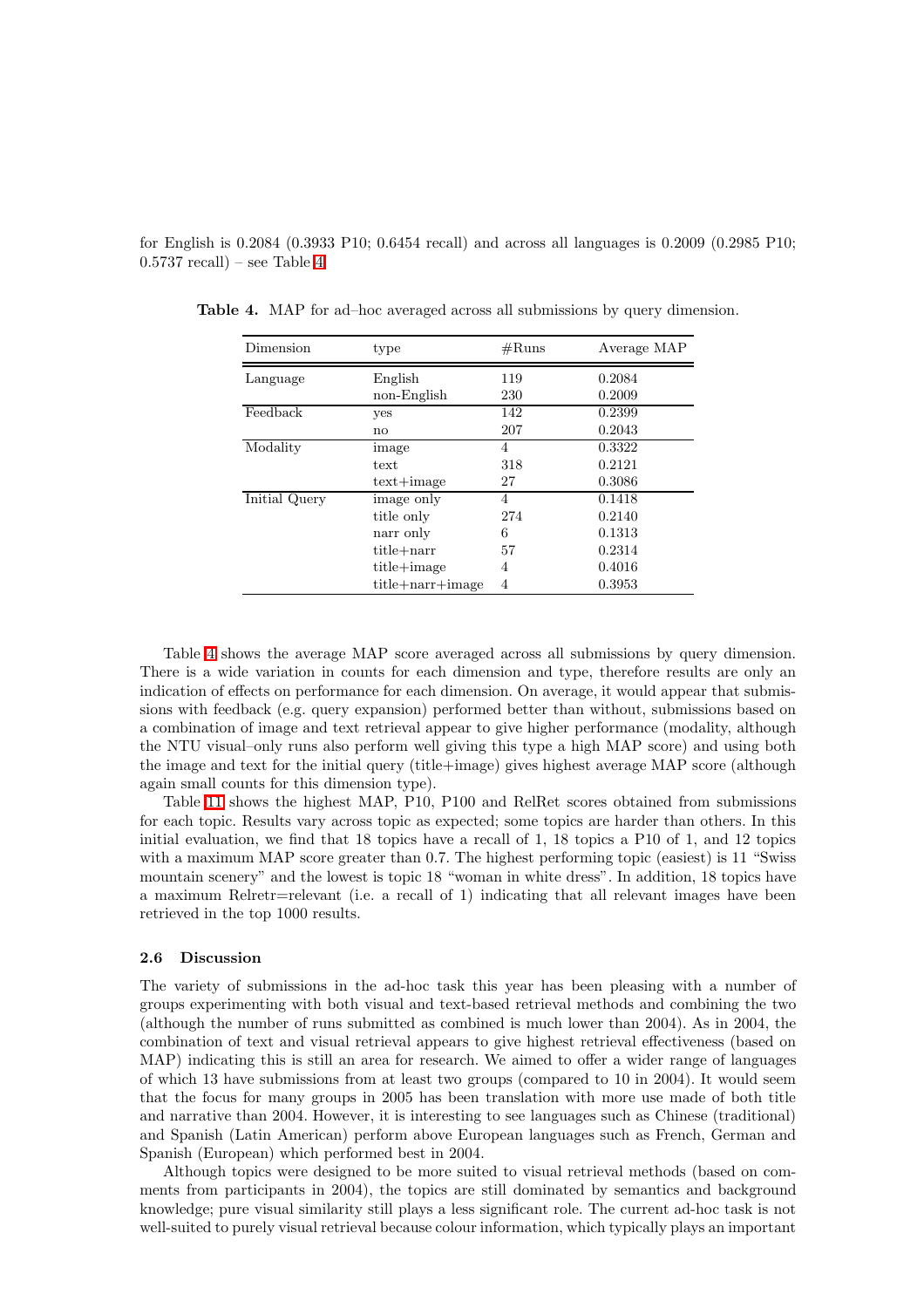role in CBIR, is ineffective due to the nature of the St. Andrews collection (historic photographs). Also unlike typical CBIR benchmarks, the images in the St. Andrews collection are very complex containing both objects in the foreground and background which prove indistinguishable to CBIR methods. Finally, the relevant image set is visually different for some queries (e.g. different views of a city) making visual retrieval methods ineffective. This highlights the importance of using either text-based IR methods on associated metadata alone, or combined with visual features. Relevance feedback (in the form of automatic query expansion) still plays an important role in retrieval as also demonstrated by submissions in 2004: a 17% increase in 2005 and 48% in 2004.

We are aware that research in the ad-hoc task using the St. Andrews collection has probably reached a plateau. There are obvious limitations with the existing collection: mainly black and white images, domain-specific vocabulary used in associated captions, restricted retrieval scenario (i.e. searches for historic photographs) and experiments with limited target language (English) are only possible (i.e. cannot test further bilingual pairs). To address these and widen the image collections available to ImageCLEF participants, we have been provided with access to a new collection of images from a personal photographic collection with associated textual descriptions in German and Spanish (as well as English). This is planned for use in the ImageCLEF 2006 ad-hoc task.

## <span id="page-7-0"></span>3 Ad–hoc Retrieval from Medical Image Collections

#### 3.1 Goals and objectives

Domain–specific information retrieval is getting increasingly important and this holds especially true for the medical field, where patients as well as clinicians and researchers have their particular information needs [\[10\]](#page-19-3). Whereas information needs and retrieval methods for textual documents have been well researched, there is only a small amount of information available on the need to search for images [\[11\]](#page-19-4), and even less so for the use of images in the medical domain. ImageCLEFmed is creating resources to evaluate information retrieval tasks on medical image collections. This process includes the creation of image collections, of query tasks, and the definition of correct retrieval results for these tasks for system evaluation. Part of the tasks have been based on surveys of medical professionals and how they use images [\[9\]](#page-19-5).

Much of the basic structure is similar to the non–medical ad–hoc task such as the general outline, the evaluation procedure and the relevance assessment tool used. These similarities will not be described in any detail in this section.

#### 3.2 Data sets used and query topics

In 2004, only the Casimage<sup>[11](#page-7-1)</sup> dataset was made available to participants  $[12]$ , containing almost 9.000 images of 2.000 cases [\[13\]](#page-20-2), 26 query topics with relevance judgements of three medical experts. It is also part of the 2005 collection. Images present in the data set include mostly radiology modalities, but also photographs, powerpoint slides and illustrations. Cases are mainly in French, with around 20% being in English. We were also allowed to use the PEIR<sup>[12](#page-7-2)</sup> (Pathology Education Instructional Resource) database using annotation from the HEAL[13](#page-7-3) project (Health Education Assets Library, mainly Pathology images [\[7\]](#page-19-6)). This dataset contains over 33.000 images with English annotation, with the annotation being in XML per image and not per case as casimage. The nuclear medicine database of MIR, the Mallinkrodt Institute of Radiology<sup>[14](#page-7-4)</sup> [\[14\]](#page-20-3), was also made available to us for ImageCLEF. This dataset contains over 2.000 images mainly from nuclear medicine with annotations per case and in English. Finally, the PathoPic<sup>[15](#page-7-5)</sup> collection (Pathology

<span id="page-7-1"></span><sup>11</sup> http://www.casimage.com/

<span id="page-7-2"></span><sup>12</sup> http://peir.path.uab.edu/

<span id="page-7-3"></span><sup>13</sup> http://www.healcentral.com/

<span id="page-7-4"></span> $^{14}$ http://gamma.wustl.edu/home.html

<span id="page-7-5"></span><sup>15</sup> http://alf3.urz.unibas.ch/pathopic/intro.htm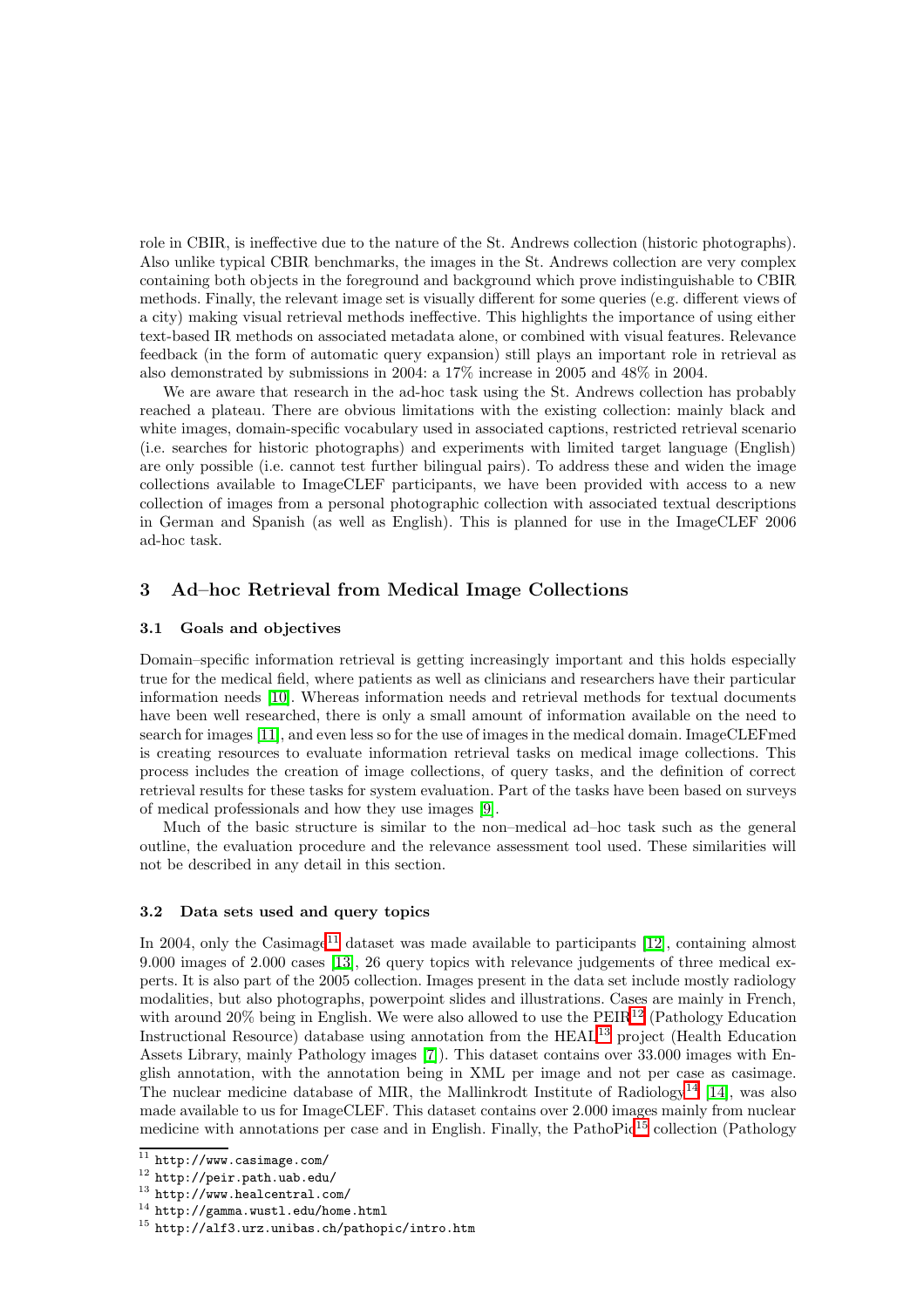images [\[8\]](#page-19-7)) was included into our dataset. It contains 9.000 images with an extensive annotation per image in German. Part of the German annotation is translated into English, but it is still incomplete. This means, that a total of more than 50.000 images was made available with annotations in three different languages. Two collections have case–based annotations whereas two collections have image image–based annotations. Only through the access to the data by the copyright holders, we were able to distribute these images to the participating research groups.

The image topics were based on a small survey at OHSU. Based on this survey, the topics were developed along the following main axes:

- Anatomic region shown in the image;
- Image modality (x–ray, CT, MRI, gross pathology, ...);
- Pathology or disease shown in the image;
- abnormal visual observation (eg. enlarged heart);

As the goal was clearly to accommodate both visual and textual research groups we developed a set of 25 topics containing three different groups of queries: queries that are expected to be solvable with a visual retrieval system (topics 1-12), topics where both text and visual features are expected to perform well (topics 13-23) and semantic topics, where visual features are not expected to improve results. All query topics were of a higher semantic level than the 2004 topics because the automatic annotation task provides a testbed for purely visual retrieval/classification. All 25 topics contain one to three images, one query also an image as negative feedback. The query text was given out with the images in the three languages present in the collections: English, German, and French. An example for a visual query of the first category can be seen in Figure [2.](#page-8-0)



Show me chest CT images with emphysema. Zeige mir Lungen CTs mit einem Emphysem. Montre–moi des CTs pulmonaires avec un emphysème.

<span id="page-8-0"></span>Fig. 2. An example of a query that is at least partly solvable visually, using the image and the text as query. Still, use of annotation can augment retrieval quality. The query text is presented in three languages.

A query topic that will require more than purely visual features can be seen in Figure [3.](#page-9-0)

#### 3.3 Relevance judgements

The relevance assessments were performed at OHSU in Portland, Oregon. A simple interface was used from previous ImageCLEF relevance assessments. 9 judges, mainly medical doctors and one image processing specialist performed the relevance judgements. Due to a lack of resources, only part of the topics could be judged by more than one person.

To create the image pools for the judgements, the first 40 images of each submitted run were taken into account to create pools with an average size of 892 images. The largest pool size was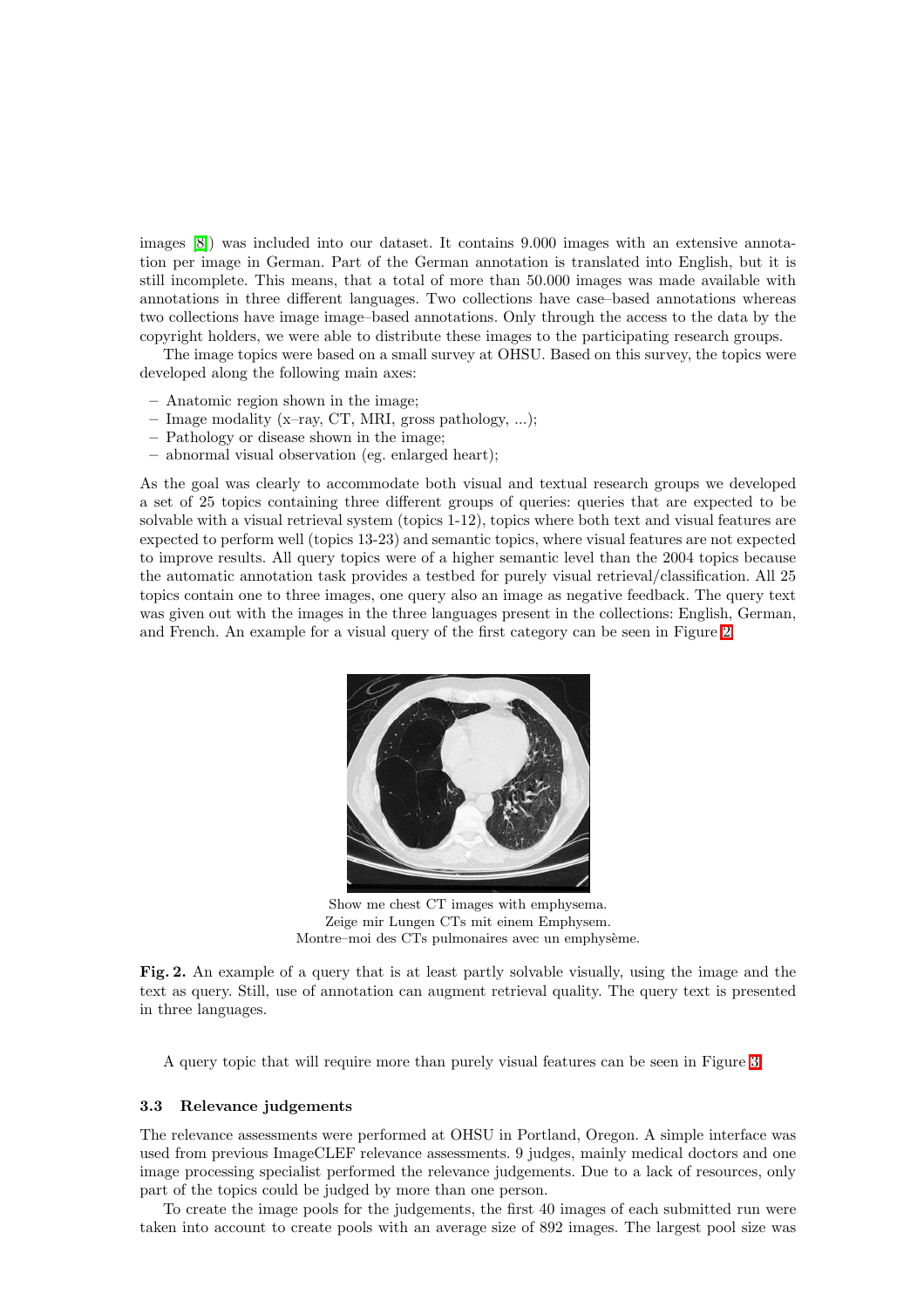

Show me all x–ray images showing fractures. Zeige mir Röntgenbilder mit Brüchen. Montres–moi des radiographies avec des fractures.

<span id="page-9-0"></span>Fig. 3. A query that requires more than visual retrieval but visual features can deliver some hints to good results as well.

1167 and the smallest one 470. It took the judges an average of roughly three hours to judge the images for a single topic. Compared to the purely visual topics from 2004 (around one hour judgement per topic containing an average of 950 images) the judgement process took much longer per image as the semantic queries required to verify the text and often an enlarged version of the images. The longer time might also be due to the fact that in 2004 all images were pre–marked as irrelevant, and only relevant images required a change, whereas this year we did not have anything pre–marked. Still, this process is significantly faster than most text research judgements, as a large number of irrelevant images could be sorted out very quickly.

We use a ternary judgement scheme including relevant, partially–relevant, and non–relevant. For the official qrels, we only used images marked as relevant. We also had several topics judged by two persons, but still took only the first judgements for the evaluations. Further analysis will follow in the final conference proceedings when more knowledge is available on the used techniques as well.

#### 3.4 Participants

The number of registered participants of ImageCLEF has multiplied over the last three years. ImageCLEF started with 4 participants in 2003, then in 2004 a total of 18 groups participated and in 2005 we have 36 registered groups. The medical retrieval task had 12 participants in 2004 when it was purely visual and 13 in 2005 as a mixture of visual and non-visual retrieval. A surprisingly small number of groups (13 of 28 registered groups) finally submitted results, which can be due to the short time span between delivery of the images and the deadline for results submission. Another point was the fact that several groups only registered very late as they had not had information about ImageCLEF beforehand, but they were still interested in the datasets also for future participations. As the registration to the task is free, they could simply register to get this access.

The following groups registered but were finally not able to submit results for a variety of reasons:

- University of Alicante, Spain
- National Library of Medicine, Bethesda, MD, USA
- University of Montreal, Canada
- University of Science and Medical Informatics, Innsbruck, Austria
- University of Amsterdam, Informatics department, The Netherlands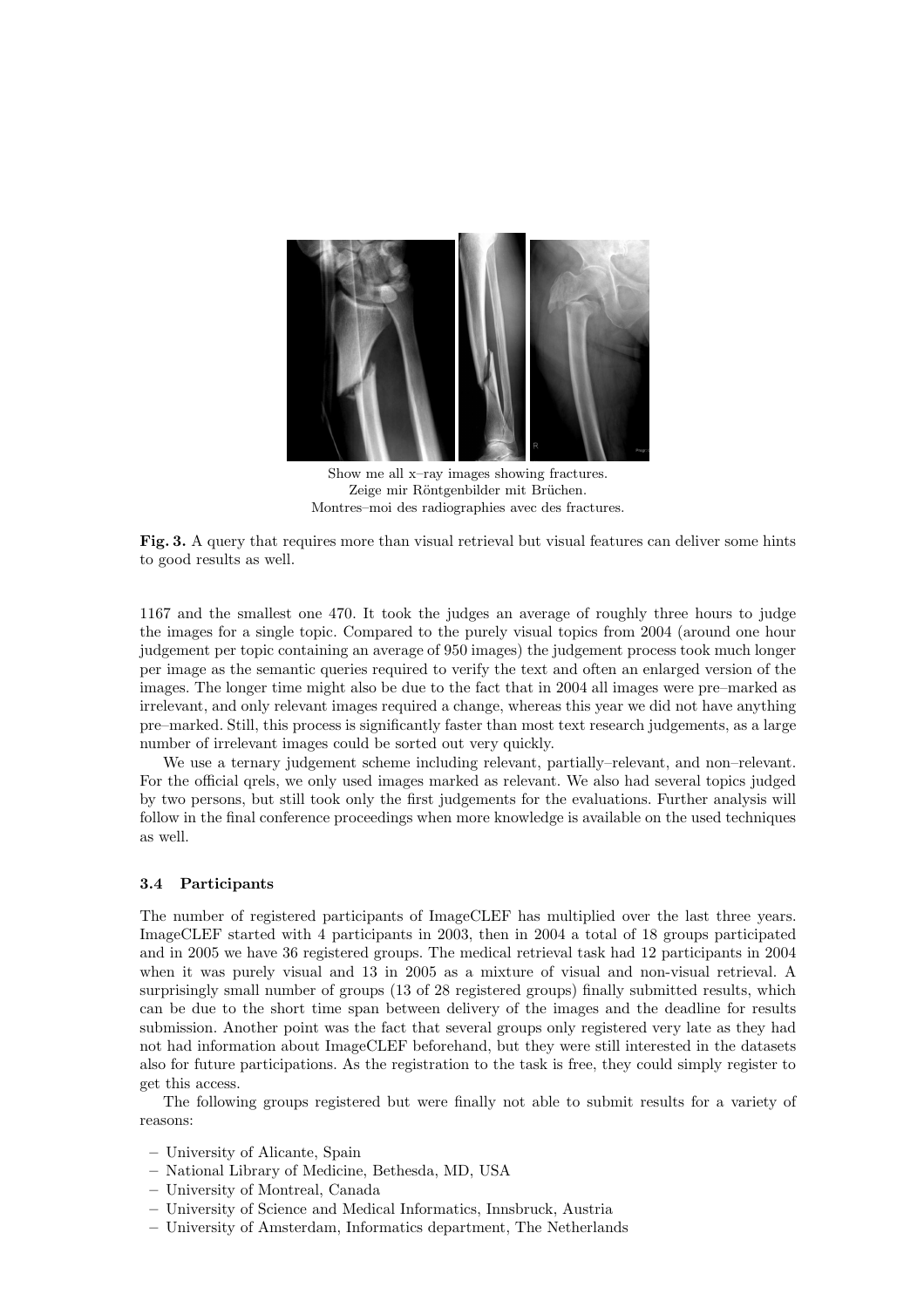- UNED, LSI, Valencia, Spain
- Central University, Caracas, Venezuela
- Temple University, computer science, USA
- Imperial College, computing lab, UK
- Dublin City university, computer science, Ireland
- CLIPS Grenoble, France
- University of Sheffield, UK
- Chinese University of Honk Kong, China

Finally 13 groups (two of them from the same laboratory but different groups in Singapore) submitted results for the medical retrieval task, including a total of 134 runs. Only 6 manual runs were submitted. Here is a short list of their participation including a short description of the submitted runs:

- National Chiao Tuna University, Taiwan: submitted 16 runs in total, all automatic. 6 runs were visual only and 10 mixed runs. They use simple visual features (color histogram, coherence matrix, layout features) as well as text retrieval using a vector–space model with word expansion using wordnet.
- State university of New York (SUNY), Buffalo, USA: submitted a total of 6 runs, one visual and five mixed runs. GIFT was used as visual retrieval system and SMART as textual retrieval system, while mapping the text to UMLS.
- University and Hospitals of Geneva, Switzerland: submitted a total of 19 runs, all automatic runs. This includes two textual and two visual runs plus 15 mixed runs. The retrieval relied mainly on the GIFT and easyIR retrieval systems.
- RWTH Aachen, computer science, Germany: submitted 10 runs, two being manual mixed retrieval, two automatic textual retrieval, three automatic visual retrieval and three automatic mixed retrieval. The Fire retrieval engine was used with varied visual features and a text search engine using English and mixed–language retrieval.
- $-$  Daedalus and Madrid University, Spain: submitted 14 runs, all automatic. 4 runs were visual only and 10 were mixed runs; They mainly used semantic word expansions with EuroWordNet.
- Oregon Health and Science University, Portland, OR, USA: submitted three runs in total, two manual runs, one for visual and one for textual retrieval and one automatic textual run. As retrieval engines GIFT and Lucene are being used.
- University of Jaen, Spain: had a total of 42 runs, all automatic. 6 runs were textual, only, and 36 were mixed. GIFT is used as a visual query system and the LEMUR system is used for text in a variety of configurations to achieve multilingual retrieval.
- Institute for Infocomm research, Singapore: submitted 7 runs, all of them automatic visual runs; For their runs they first manually selected visually similar images to train the features, which should rather be classified as a manual run, then. Then, they use a two–step approach for visual retrieval.
- Institute for Infocomm research second group , Singapore: submitted a total of 3 runs, all visual with one being automatic and two manual runs The main technique applied is the connection of medical terms and concepts to visual appearances.
- RWTH Aachen medical informatics, Germany: submitted two visual only runs with several visual features and classification methods of the IRMA project.
- CEA, France: submitted five runs, all automatic with two being visual, only and three mixed runs. The techniques used include the the PIRIA visual retrieval system and a simple frequency– based text retrieval system.
- $-$  IPAL CNRS/12R, France/Singapore: submitted a total of 6 runs, all automatic with two being text only and the other a combination of textual and visual features. For textual retrieval they map the text onto single axes of the MeSH ontology. They also use negative weight query expansion and mix visual and textual results for optimal results.
- University of Concordia, Canada: submitted one visual run containing a query only for the first image of every topic using only visual features. The technique applied is an association model between low–level visual features and high–level concepts mainly relying on texture, edge and shape features.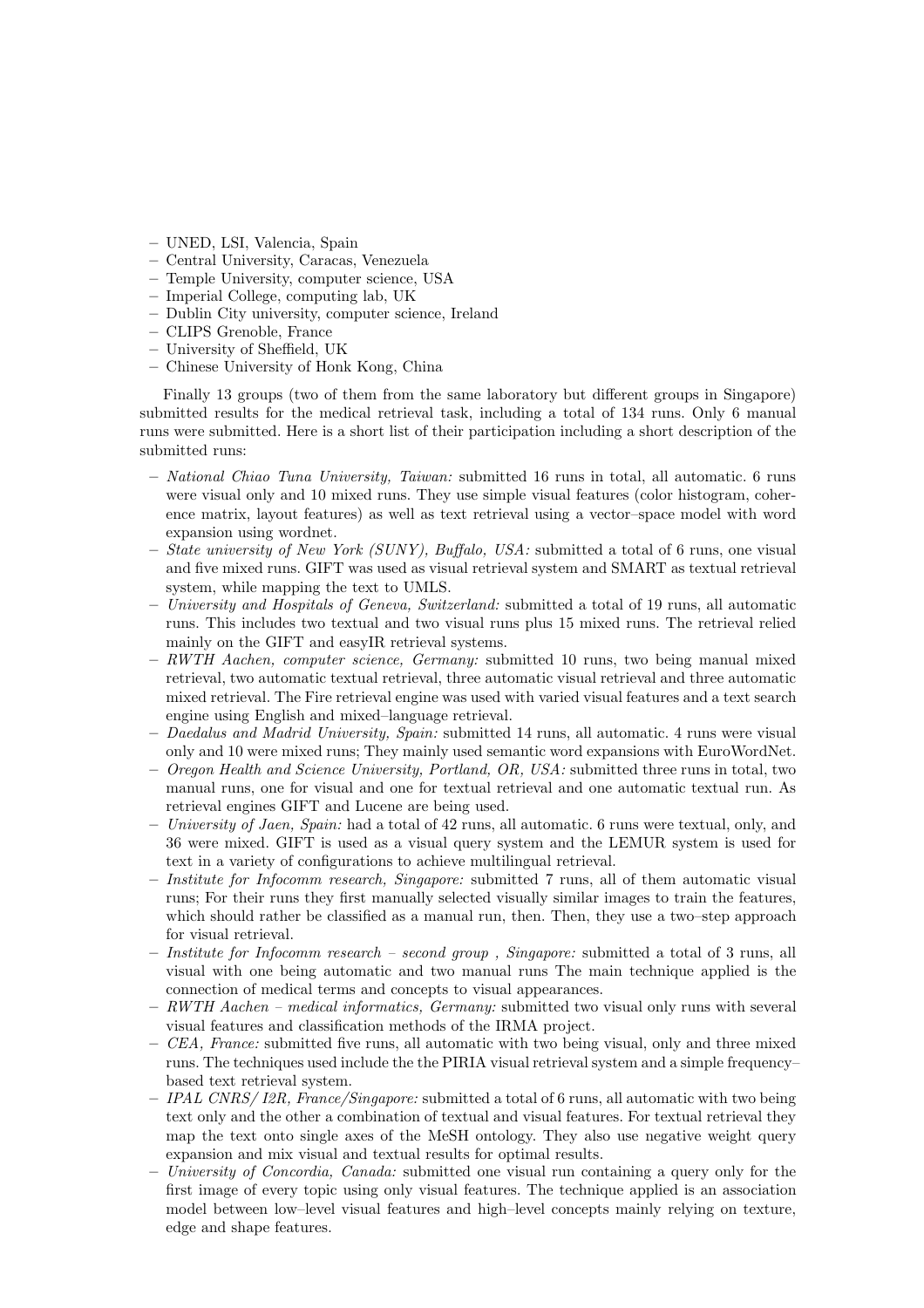<span id="page-11-0"></span>In Table [5](#page-11-0) an overview of the submitted runs can be seen including the query dimensions.

| Dimension | type         | $\#\text{Runs } (\% )$ |
|-----------|--------------|------------------------|
| Run type  | Automatic    | $(95.52\%)$<br>128     |
| Modality  | image        | $28$ ( $20.90\%$ )     |
|           | text         | 14 (10.45%)            |
|           | $text+image$ | 86 (64.18%)            |
| Run type  | Manual       | $4.48\%$<br>6          |
| Modality  | image        | $(2.24\%)$<br>3        |
|           | text         | $(0.75\%)$             |
|           | $text+image$ | $(1.5\%)$<br>$^{2}$    |

Table 5. Query dimensions of the submissions for the medical retrieval task.

#### 3.5 Results

This section will give an overview of the best results of the various categories and will also do some more in depth analysis on a topic basis. More needs to follow based on the submissions of the papers from the participants.

Table [6](#page-11-1) shows all the manual runs that were submitted with a classification into the technique used for the retrieval

| Run identifier                   |              |              | visual textual results |
|----------------------------------|--------------|--------------|------------------------|
| OHSUmanual.txt                   |              |              | 0.2116                 |
| OHSUmanyis.txt                   | X            |              | 0.1601                 |
| $i2r-vk-avg.txt$                 | X            |              | 0.0921                 |
| $i2r-vk-sem.txt$                 | $\mathbf{x}$ |              | 0.06                   |
| i <sub>6</sub> -vistex-rfb1.clef | X            | X            | 0.0855                 |
| i <sub>6</sub> -vistex-rfb2.clef | X            | $\mathbf{x}$ | 0.077                  |

<span id="page-11-1"></span>Table 6. Overview of the manual retrieval results.

In Table [7](#page-12-0) are the best 5 results for textual retrieval only and the best ten results for visual and for mixed retrieval.

If we are looking at single topics it becomes clear that the systems vary extremely over the topics. If we calculate the average over the best system for each query we would be much closer to 0.5 than to what the best system actually achieved, 0.2821. So far, non of the systems optimised the feature selection based on the query input.

#### 3.6 Discussion

The results show a few clear trends. Very few groups performed manual submissions using relevance judgements, which is most likely due to the need of resources for such evaluations. Still, relevance feedback has shown to be extremely useful in many retrieval tasks and the evaluation of it seems extremely necessary, as well. Surprisingly, in the submitted results, relevance feedback does not seem to have a much superior performance compared to the automatic runs. In the 2004 tasks the relevance feedback runs were often significantly better than without feedback.

It also becomes clear that the topics developed were much more geared towards textual retrieval than visual retrieval. The best results for textual retrieval are much higher than for visual retrieval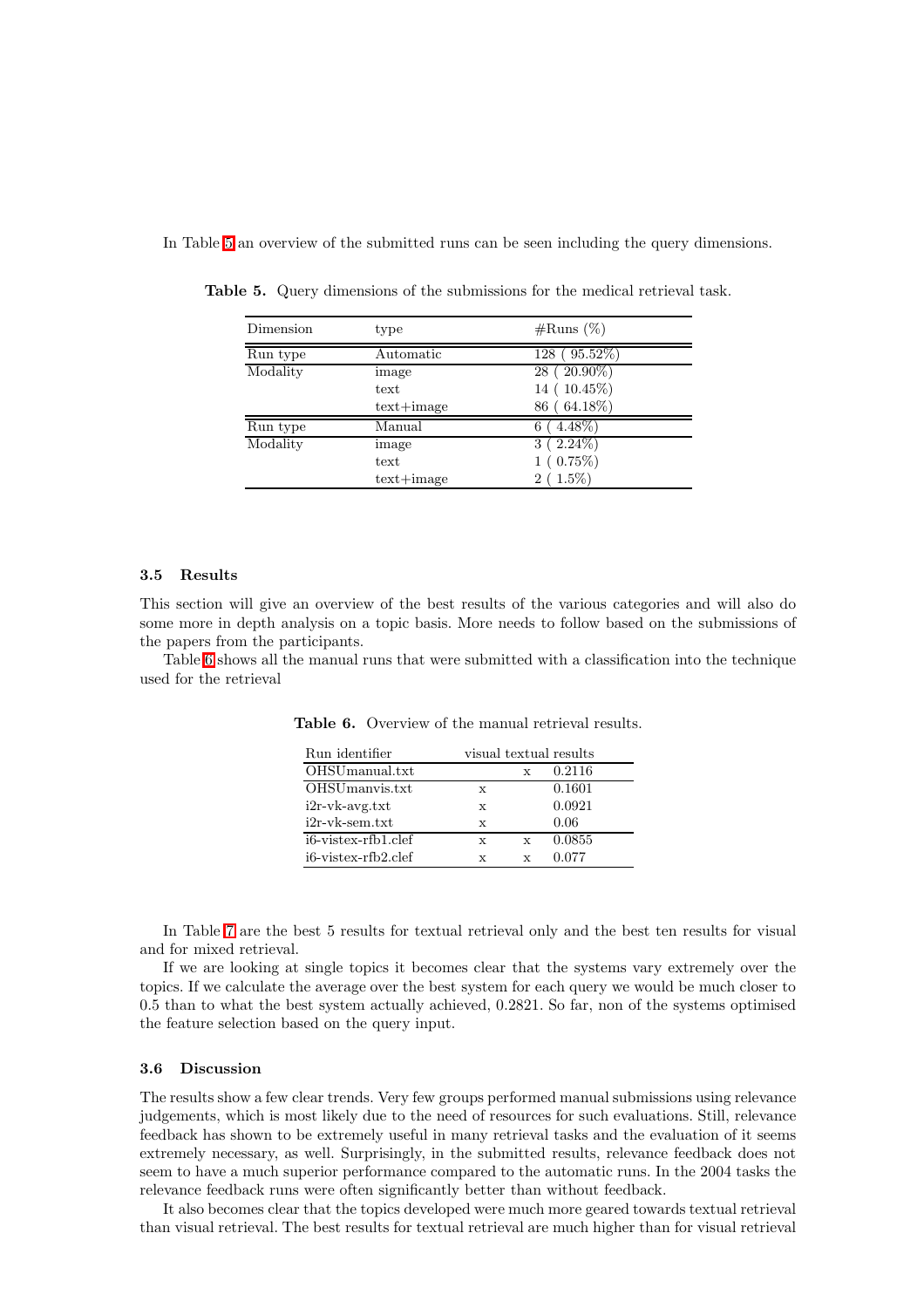| Run identifier          |             | visual textual results |        |
|-------------------------|-------------|------------------------|--------|
| IPALI2R_Tn              |             | $\mathbf x$            | 0.2084 |
| <b>IPALI2R_T</b>        |             | $\mathbf{x}$           | 0.2075 |
| $i6$ -En.clef           |             | $\mathbf{x}$           | 0.2065 |
| $UBimed_en-fr.T.BI2$    |             | X                      | 0.1746 |
| SinaiEn okapi nofb      |             | X                      | 0.091  |
| I2Rfus.txt              | $\mathbf x$ |                        | 0.1455 |
| I2RcPBcf.txt            | $\mathbf x$ |                        | 0.1188 |
| I2RcPBnf.txt            | $\mathbf x$ |                        | 0.1114 |
| I2RbPBcf.txt            | $\mathbf x$ |                        | 0.1068 |
| I2RbPBnf.txt            | $\mathbf x$ |                        | 0.1067 |
| mirabase.qtop(GIFT)     | X           |                        | 0.0942 |
| mirarf5.1.qtop          | $\mathbf x$ |                        | 0.0942 |
| GE_M_4g.txt             | $\mathbf x$ |                        | 0.0941 |
| mirarf5.qtop            | $\mathbf x$ |                        | 0.0941 |
| mirarf5.2.qtop          | $\mathbf x$ |                        | 0.0934 |
| IPALI2R_TIan            | $\mathbf x$ | X                      | 0.2821 |
| <b>IPALI2R_TIa</b>      | $\mathbf x$ | $\mathbf x$            | 0.2819 |
| nctu_visual+text_auto_4 | $\mathbf x$ | X                      | 0.2389 |
| UBimed_en-fr.TI.1       | $\mathbf x$ | X                      | 0.2358 |
| IPALI2R_TImn            | $\mathbf x$ | X                      | 0.2325 |
| nctu visual+text auto 8 | $\mathbf x$ | $\mathbf{x}$           | 0.2324 |
| nctu_visual+text_auto_6 | $\mathbf x$ | X                      | 0.2318 |
| <b>IPALI2R_TIm</b>      | $\mathbf x$ | $\mathbf x$            | 0.2312 |
| nctu_visual+text_auto_3 | $\mathbf x$ | $\mathbf x$            | 0.2286 |
| nctu_visual+text_auto_1 | $\mathbf x$ | $\mathbf x$            | 0.2276 |

<span id="page-12-0"></span>Table 7. Overview of the best manual retrieval results.

only, and a few of the bad textual runs seem simply to have indexing problems. When analysing the topics in more details a clear division becomes clear between the developed visual and textual topics, but also some of the topics marked as visual had actually better results using a textual system. Some systems actually perform extremely well on a few topics but then extremely bad on other topics. No system is actually the best system for more than two of the topics.

The best results were clearly obtained when combining textual and visual features most likely due to the fact that there were queries for that either one of the feature sets would work well.

## 4 Automatic Annotation Task

## 4.1 Introduction, Idea, and Objectives

Automatic image annotation is a classification task, where an image is assigned to its correspondent class from a given set of pre-defined classes. As such, it is an important step for content-based image retrieval (CBIR) and data mining [\[15\]](#page-20-4). The aim of the Automatic Annotation Task in ImageCLEFmed 2005 was to compare state-of-the-art approaches to automatic image annotation and to quantify their improvements for image retrieval. In particular, the task aims at finding out how well current techniques for image content analysis can identify the medical image modality, body orientation, body region, and biological system examined. Such an automatic classification can be used for multilingual image annotations as well as for annotation verification, e.g., to detect false information held in the header streams according to Digital Imaging and Communications in Medicine (DICOM) standard [\[16\]](#page-20-5).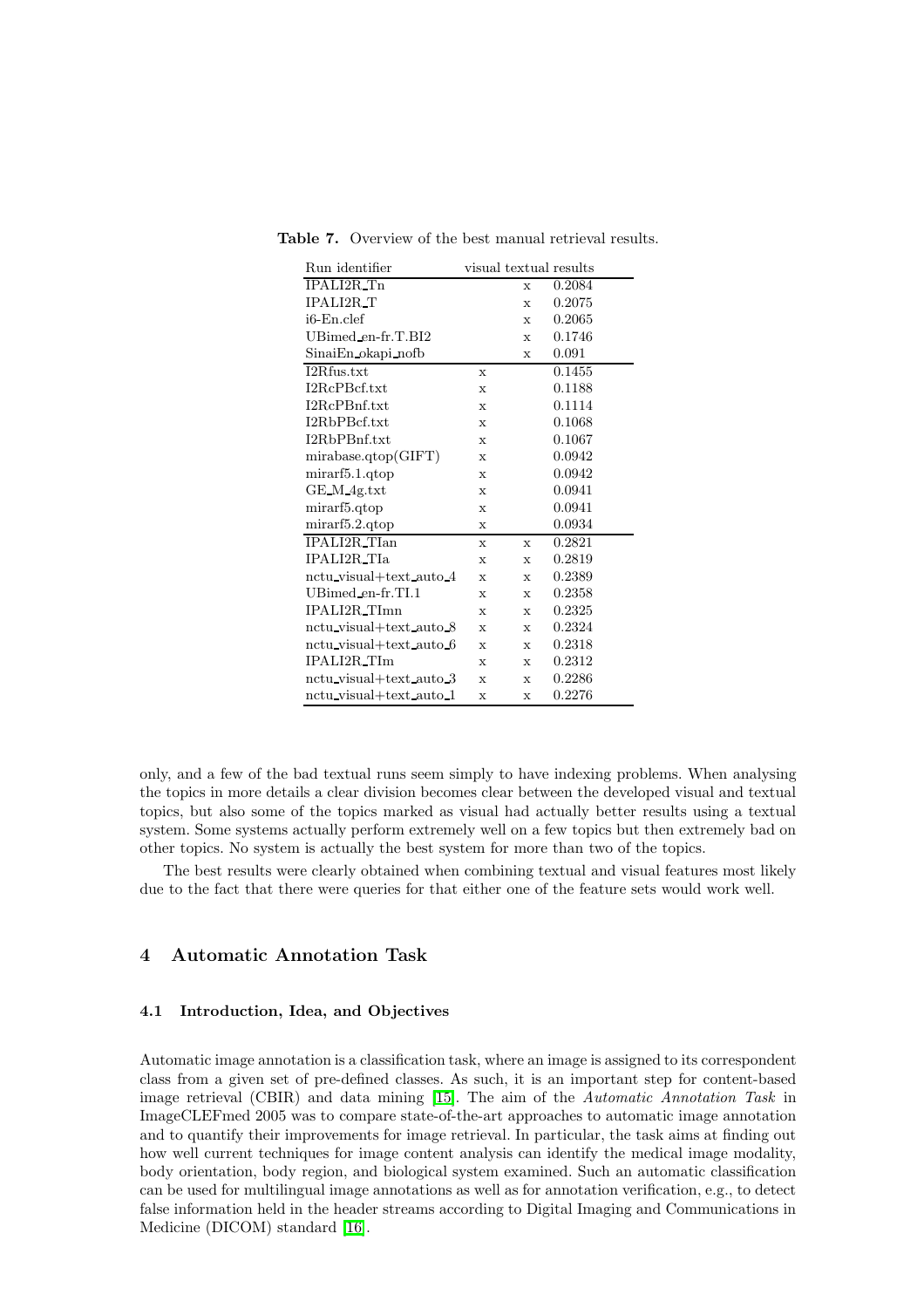

<span id="page-13-0"></span>Fig. 4. Example images from the IRMA database which was used for the automatic annotation task.

## 4.2 Database

The database consisted of 9,000 fully classified radiographs taken randomly from medical routine at the Aachen University Hospital. 1,000 additional radiographs for which classification labels were unavailable to the participants had to be classified into one of the 57 classes, the 9,000 database images come from. Although only 57 simple class numbers were provided for ImageCLEFmed 2005. The images are annotated with complete IRMA code, a multi-axial code for image annotation. The code is currently available in English and German. It is planned to use the results of such automatic image annotation tasks for further, textual image retrieval tasks in the future.

Example images together with their class number are given in Figure [4.](#page-13-0) Table [8](#page-14-0) gives the English textual description for each of the classes.

## 4.3 Participating Groups

In total 26 groups registered for participation in the automatic annotation task. All groups have downloaded the data but only 12 groups submitted runs. Each group had at least two differ-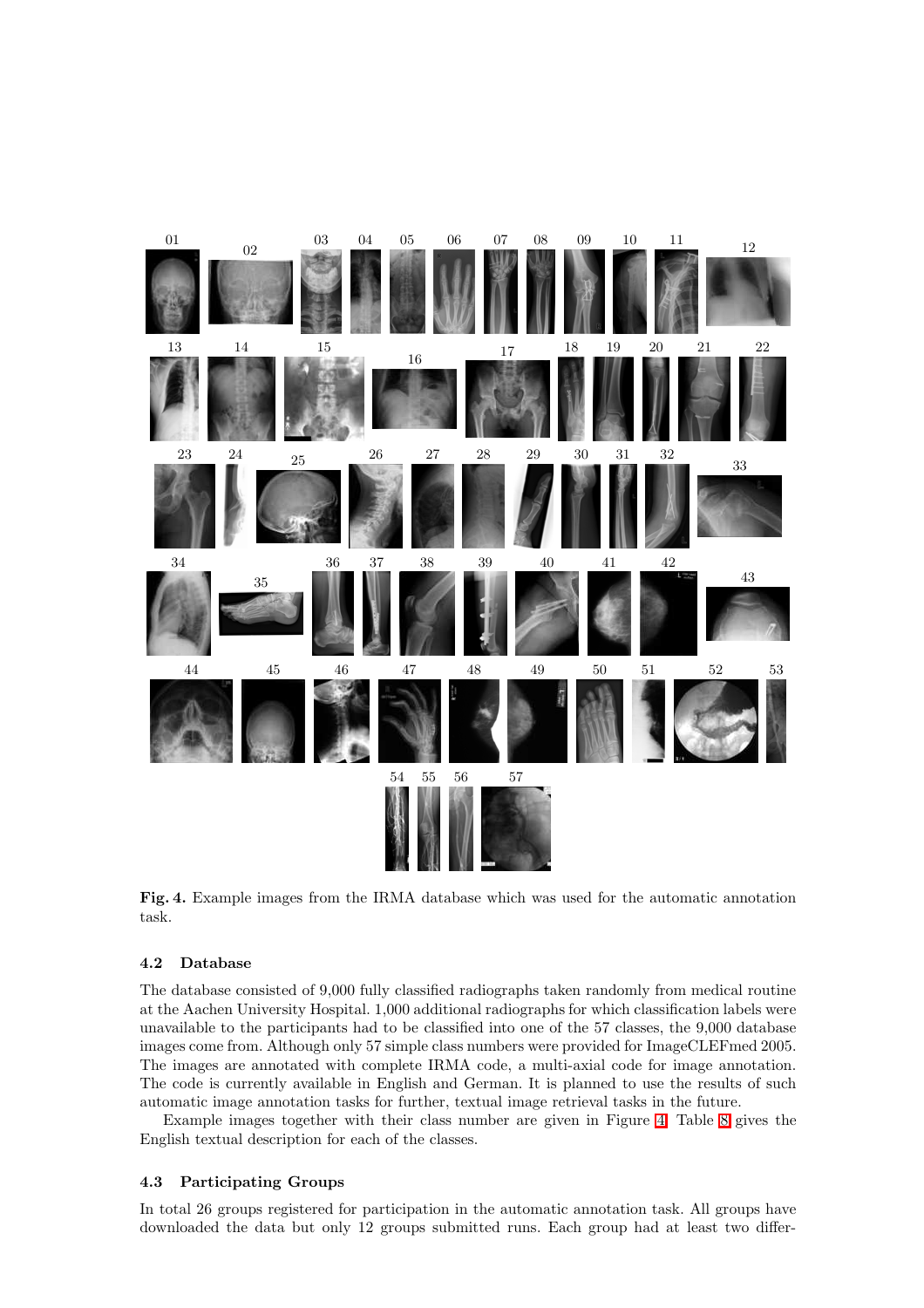Table 8. Class numbers together with their English IRMA annotation.

<span id="page-14-0"></span>

| class textual description                                                                                             |
|-----------------------------------------------------------------------------------------------------------------------|
| 01 plain radiography, coronal, cranium, musculosceletal system                                                        |
| 02 plain radiography, coronal, facial cranium, musculosceletal system                                                 |
| 03 plain radiography, coronal, cervical spine, musculosceletal system                                                 |
| 04 plain radiography, coronal, thoracic spine, musculosceletal system                                                 |
| 05 plain radiography, coronal, lumbar spine, musculosceletal system                                                   |
| 06 plain radiography, coronal, hand, musculosceletal system                                                           |
| 07 plain radiography, coronal, radio carpal joint, musculosceletal system                                             |
| 08 plain radiography, coronal, handforearm, musculosceletal system                                                    |
| 09 plain radiography, coronal, elbow, musculosceletal system                                                          |
| 10 plain radiography, coronal, upper arm, musculosceletal system                                                      |
| 11 plain radiography, coronal, shoulder, musculosceletal system                                                       |
| 12 plain radiography, coronal, chest, unspecified                                                                     |
| 13 plain radiography, coronal, bones, musculosceletal system                                                          |
| 14 plain radiography, coronal, abdomen, gastrointestinal system                                                       |
| 15 plain radiography, coronal, abdomen, uropoietic system                                                             |
| 16 plain radiography, coronal, upper abdomen, gastrointestinal system                                                 |
| 17 plain radiography, coronal, pelvis, musculosceletal system                                                         |
| 18 plain radiography, coronal, foot, musculosceletal system                                                           |
| 19 plain radiography, coronal, ankle joint, musculosceletal system                                                    |
| 20 plain radiography, coronal, lower leg, musculosceletal system                                                      |
| 21 plain radiography, coronal, knee, musculosceletal system                                                           |
| 22 plain radiography, coronal, upper leg, musculosceletal system                                                      |
| 23 plain radiography, coronal, hip, musculosceletal system                                                            |
| 24 plain radiography, sagittal, facial cranium, musculosceletal system                                                |
| 25 plain radiography, sagittal, neuro cranium, musculosceletal system                                                 |
| 26 plain radiography, sagittal, cervical spine, musculosceletal system                                                |
| 27 plain radiography, sagittal, thoracic spine, musculosceletal system                                                |
| 28 plain radiography, sagittal, lumbar spine, musculosceletal system                                                  |
| 29 plain radiography, sagittal, hand, musculosceletal system                                                          |
| 30 plain radiography, sagittal, radio carpal joint, musculosceletal system                                            |
| 31 plain radiography, sagittal, handforearm, musculosceletal system                                                   |
| 32 plain radiography, sagittal, elbow, musculosceletal system                                                         |
| 33 plain radiography, sagittal, shoulder, musculosceletal system                                                      |
| 34 plain radiography, sagittal, chest, unspecified                                                                    |
| 35 plain radiography, sagittal, foot, musculosceletal system                                                          |
| 36 plain radiography, sagittal, ankle joint, musculosceletal system                                                   |
| 37 plain radiography, sagittal, lower leg, musculosceletal system                                                     |
| 38 plain radiography, sagittal, knee, musculosceletal system                                                          |
| 39 plain radiography, sagittal, upper leg, musculosceletal system                                                     |
| 40 plain radiography, sagittal, hip, musculosceletal system                                                           |
| 41 plain radiography, axial, right breast, reproductive system                                                        |
| 42 plain radiography, axial, left breast, reproductive system                                                         |
| 43 plain radiography, axial, knee, musculosceletal system                                                             |
| 44 plain radiography, other orientation, facial cranium, musculosceletal system                                       |
| 45 plain radiography, other orientation, neuro cranium, musculosceletal system                                        |
| 46 plain radiography, other orientation, cervical spine, musculosceletal system                                       |
| 47 plain radiography, other orientation, hand, musculosceletal system                                                 |
| 48 plain radiography, other orientation, right breast, reproductive system                                            |
| 49 plain radiography, other orientation, left breast, reproductive system                                             |
| 50 plain radiography, other orientation, foot, musculosceletal system                                                 |
| 51 fluoroscopy, coronal, hilum, respiratory system<br>52 fluoroscopy, coronal, upper abdomen, gastrointestinal system |
| 53 fluoroscopy, coronal, pelvis, cardiovascular system                                                                |
| 54 fluoroscopy, coronal, lower leg, cardiovascular system                                                             |
| 55 fluoroscopy, coronal, knee, cardiovascular system                                                                  |
| 56 fluoroscopy, coronal, upper leg, cardiovascular system                                                             |
| 57 angiography, coronal, pelvis, cardiovascular system                                                                |
|                                                                                                                       |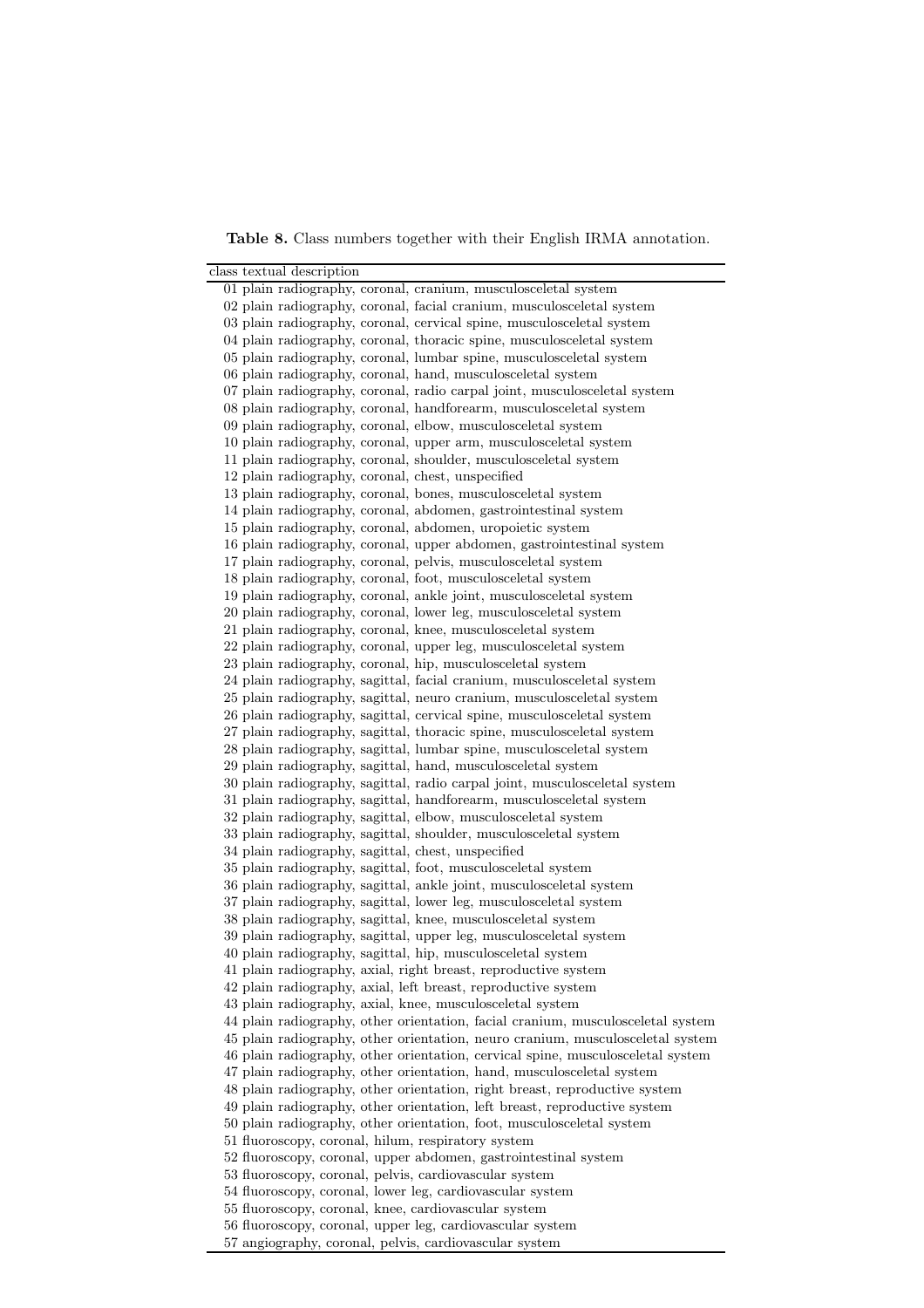ent submissions. The maximum number of submissions per group was 7. In total, 41 runs were submitted which are briefly described in the following.

CEA: CEA from France, submitted three runs. In each run different feature vectors were used and classified using a k-Nearest Neighbour classifier  $(k \text{ was either 3 or 9})$ . In the run labelled cea/pj-3.txt the images were projected along horizontal and vertical axes to obtain a feature histogram. For cea/tlep-9.txt histogram of local edge patterns features and colour features were created, and for cea/cime-9.txt quantified colours were used.

CINDI: The CINDI group from Concordia University in Montreal, Canada used multi-class SVMs (one-vs-one) and a 170 dimensional feature vector consisting of colour moments, colour histograms, cooccurence texture features, shape moment, and edge histograms.

Geneva: The medGIFT group from Geneva, Switzerland used various different settings for graylevels, and Gabor filters in their medGIFT image retrieval system.

Infocomm: The group from Infocomm Institute, Singapore used three kinds of 16x16 low-resolutionmap-features: initial gray values, anisotropy and contrast. To avoid over-fitting, for each of 57 classes, a separate training set was selected and about 6,800 training images were chosen out of the given 9,000 images. Support Vector Machines with RBF (radial basis functions) kernels were applied to train the classifiers which were then employed to classify the test images.

Miracle: The Miracle Group from UPM Madrid, Spain uses GIFT and a decision table majority classifier to calculate the relevance of each individual result in miracle/mira20relp57.txt. In mira20relp58IB8.txt additionally a k-nearest neighbour classifier with  $k = 8$  and attribute normalisation is used.

Montreal: The group from University of Montreal, Canada submitted 7 runs, which differ in the used features used. They to estimated, which classes are best represented by which features and combined appropriate features.

mtholyoke: For the submission from Mount Holyoke College, MA, USA, Gabor energy features were extracted from the images and two different cross-media relevance models were used to classify the data.

nctu-dblab: The NCTU-DBLAB group from National Chiao Tung University, Taiwan used a support vector machine (SVM) to learn image feature characteristics. Based on the SVM model, several image features were used to predict the class of the test images.

ntu: The Group from National Taiwan University used mean gray values of blocks as features and different classifiers for their submissions.

rwth-i6: The Human language technology and pattern recognition group from RWTH Aachen University, Germany had two submissions. One used a simple zero-order image distortion model taking into account local context. The other submission used a maximum entropy classifier and histograms of patches as features.

rwth-mi: The IRMA group from Aachen, Germany used features proposed by TAMURA et al to capture global texture properties and two distance measures for down-scaled representations, which preserve spatial information and are robust w.r.t. global transformations like translation, intensity variations, and local deformations. The weighing parameters for combining the single classifiers were guessed for the first submission and trained on a random 8,000 to 1,000 partitioning of the training set for the second submission.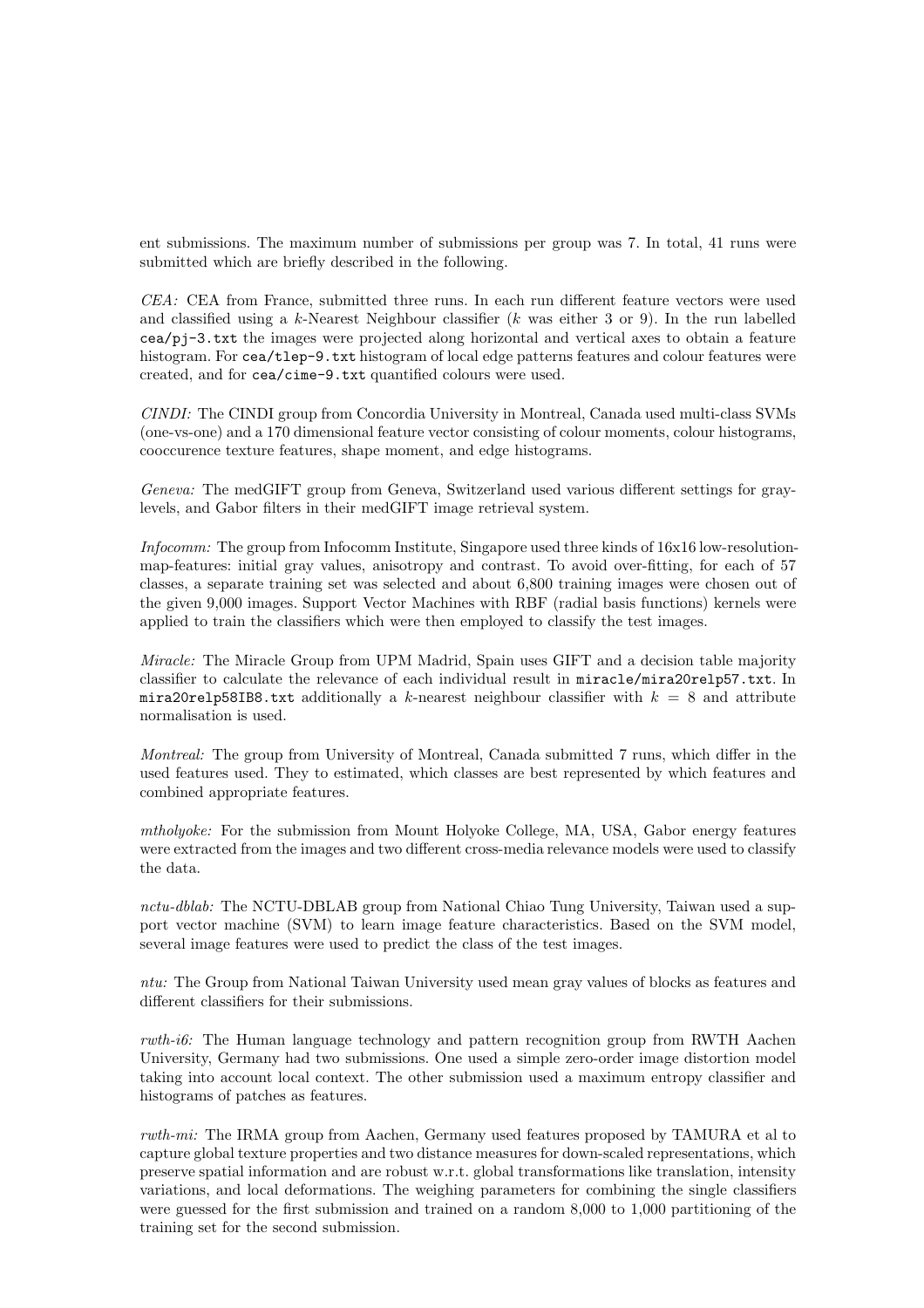ulg.ac.be: The ULg method is based on random sub-windows and decision trees. During the training phase, a large number of multi-size sub-windows are randomly extracted from training images. Then, a decision tree model is automatically built (using Extra-Trees and/or Tree Boosting), based on size-normalised versions of the sub-windows, and operating directly on their pixel values. Classification of a new image similarly entails the random extraction of sub-windows, the application of the model to these, and the aggregation of sub-window predictions.

#### 4.4 Results

The error rates ranges between 12.6 % and 73.3 % (Table [9\)](#page-17-0). Based on the training data, a system guessing the most frequent group for all 1,000 test images would result with 70.3 % error rate, since 297 radiographs of the test set were from class 12 (Table [10\)](#page-18-0). A more realistic baseline of 36.8 % error rate is computed from an 1-nearest-neighbour classifier comparing down-scaled  $32 \times 32$ versions of the images using the Euclidean distance.

For each class, a more detailed analysis including the number of training and test images as well as with respect to all 41 submitted runs, the average classification accuracy, the class most frequently misclassified, and the average percentage over all submitted runs of images being assigned to this class is given in Table [10.](#page-18-0) Obviously, the difficulty of the 57 classes diversifies. The average classification accuracy range from 6.3 % to 90.7 %, and there is a tendency that classes with less training images are more difficult. For instance for class 32, 78 images were contained in the training but only one image in the test data. In 23 runs, this test image was misclassified  $(43.9\%)$ . Five times, it was labelled to be from class 25 (12.2 %). Also, it can be seen that many images of the classes 7 and 8 have been classified to be of class 6.

#### 4.5 Discussion

Similar experiments have been described in literature. However, previous experiments have been restricted to a small number of categories. For instance, several algorithms have been proposed for orientation detection of chest radiographs, where lateral and frontal orientation are distinguished by means of image content analysis [\[18,](#page-20-6)[19\]](#page-20-7). For this two-class experiment, the error rates are below 1 % [\[20\]](#page-20-8). In a recent investigation, Pinhas and Greenspan report error rates below 1 % for automatic categorisation of 851 medical images into 8 classes [\[21\]](#page-20-9). In previous investigations of the IRMA group, error rates between 5.3% and 15% were reported for experiments with 1617 of 6 [\[22\]](#page-20-10) and 6,231 of 81 classes [\[23\]](#page-20-11), respectively. Hence, error rates of 12 % for 10,000 of 57 classes are plausible.

As mentioned before, classes 6, 7, and 8 were frequently confused. All show parts of the arms and thus look extremely similar (Fig. [4\)](#page-13-0). However, a reason for the common misclassification in favour of class 6 might be that there are by a factor of 5 more training images from class 6 than from classes 7 and 8 together.

Given the confidence files from all runs, classifier combination was tested using the sum- and the product rule in such a manner that first the two best confidence files were combined, then the three best confidence files, and so forth. Unfortunately, the best results was 12.9%. Thus, no improvement over the current best submission was possible using simple classifier combination techniques.

Having some results close to 10% error rate, classification and annotation of images might open interesting vistas for CBIR systems. Although the task considered here is more restricted than the Medical Retrieval Task and thus can be considered easier, techniques applied here will most probably be apt to be used in future CBIR applications, too. Therefore, it is planned to use the results of such automatic image annotation tasks for further, textual image retrieval tasks.

## 5 Conclusions

ImageCLEF has continued to attract researchers from a variety of global communities interested image retrieval using both low-level image features and associated texts. This year we have improved the ad-hoc medical retrieval by enlarging the image collection and creating more semantic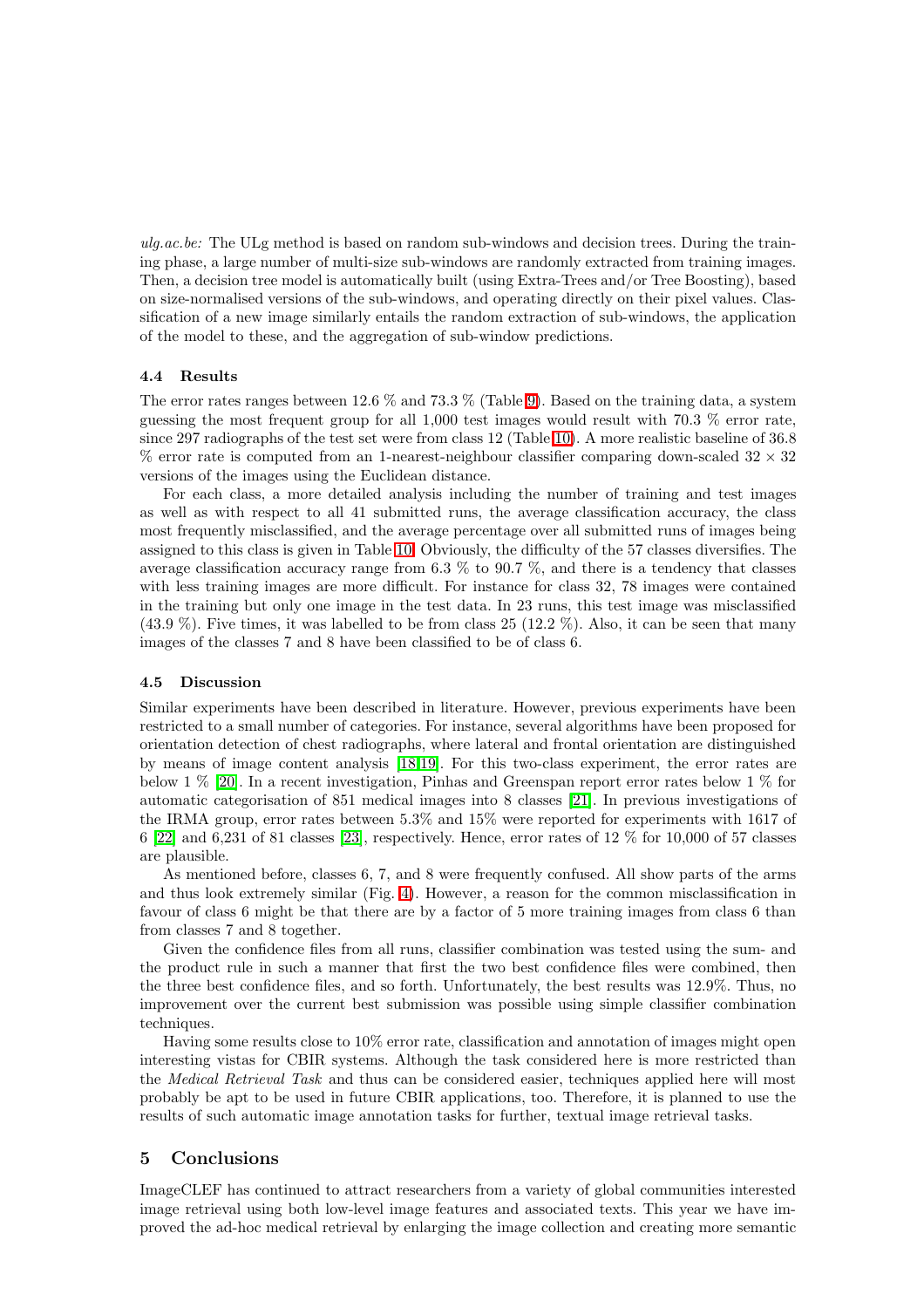<span id="page-17-0"></span>

| submission                                           | $\overline{\text{error rate}}$ [%] |
|------------------------------------------------------|------------------------------------|
| rwth-i6/IDMSUBMISSION                                | 12.6                               |
| rwth_mi-ccf_idm.03.tamura.06.confidence              | 13.3                               |
| rwth-i6/MESUBMISSION                                 | 13.9                               |
| ulg.ac.be/maree-random-subwindows-tree-boosting.res  | 14.1                               |
| rwth-mi/rwth_mi1.confidence                          | 14.6                               |
| ulg.ac.be/maree-random-subwindows-extra-trees.res    | 14.7                               |
| geneva-gift/GIFT5NN_8g.txt                           | 20.6                               |
| infocomm/Annotation_result4_I2R_sg.dat               | 20.6                               |
| geneva-gift/GIFT5NN_16g.txt                          | 20.9                               |
| infocomm/Annotation_result1_I2R_sg.dat               | 20.9                               |
| infocomm/Annotation_result2_I2R_sg.dat               | 21.0                               |
| geneva-gift/GIFT1NN_8g.txt                           | 21.2                               |
| geneva-gift/GIFT10NN_16g.txt                         | 21.3                               |
| miracle/mira20relp57.txt                             | 21.4                               |
| geneva-gift/GIFT1NN_16g.txt                          | 21.7                               |
| infocomm/Annotation_result3_I2R_sg.dat               | 21.7                               |
| ntu/NTU-annotate05-1NN.result                        | 21.7                               |
| ntu/NTU-annotate05-Top2.result                       | 21.7                               |
| geneva-gift/GIFT1NN.txt                              | 21.8                               |
| geneva-gift/GIFT5NN.txt                              | 22.1                               |
| miracle/mira20relp58IB8.txt                          | 22.3                               |
| ntu/NTU-annotate05-SC.result                         | 22.5                               |
| nctu-dblab/nctu_mc_result_1.txt                      | 24.7                               |
| nctu-dblab/nctu_mc_result_2.txt                      | 24.9                               |
| nctu-dblab/nctu_mc_result_4.txt                      | 28.5                               |
| nctu-dblab/nctu_mc_result_3.txt                      | 31.8                               |
| nctu-dblab/nctu_mc_result_5.txt                      | 33.8                               |
| cea/pj-3.txt                                         | 36.9                               |
| mtholyoke/MHC_CQL.RESULTS                            | 37.8                               |
| mtholyoke/MHC_CBDM.RESULTS                           | 40.3                               |
| cea/tlep-9.txt                                       | 42.5                               |
| cindi/Result-IRMA-format.txt                         | 43.3                               |
| cea/cime-9.txt                                       | 46.0                               |
| $\verb montreal/UMontreal_{combination.txt}$         | 55.7                               |
| montreal/UMontreal_texture_coarsness_dir.txt         | 60.3                               |
| nctu-dblab/nctu_mc_result_gp2.txt                    | 61.5                               |
| montreal/UMontreal_contours.txt                      | 66.6                               |
| montreal/UMontreal_shape.txt                         | 67.0                               |
| montreal/UMontreal_contours_centred.txt              | 67.3                               |
| montreal/UMontreal_shape_fourier.txt                 | 67.4                               |
| montreal/UMontreal_texture_directionality.txt        | 73.3                               |
| Euclidean Distance, 32x32 images, 1-Nearest-Neighbor | 36.8                               |

Table 9. Resulting error rates for the submitted runs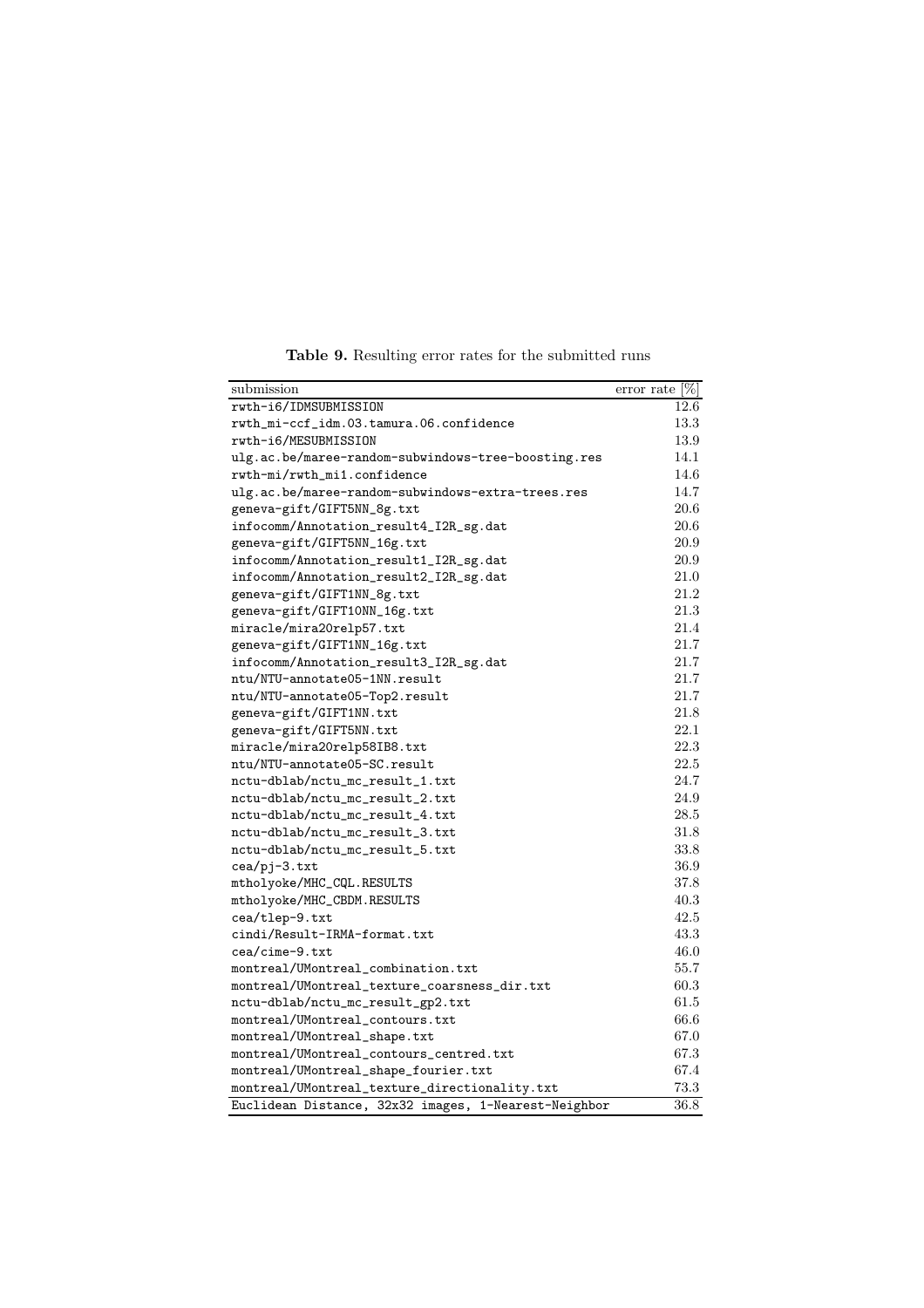|                   | train             | test                    | $\,$ avg. classification          | most             | avg. images that were  |
|-------------------|-------------------|-------------------------|-----------------------------------|------------------|------------------------|
| class             | im-               | im-                     |                                   | mistaken         | classified to the most |
|                   | ages              | ages                    | $\arctan\left(\frac{1}{6}\right)$ | class            | mistaken class $[\%]$  |
| $\mathbf{1}$      | 336               | 38                      | 84.0                              | $25\,$           | $3.9\,$                |
| $\sqrt{2}$        | $32\,$            | $\sqrt{3}$              | $18.7\,$                          | $\bf 44$         | $46.3\,$               |
|                   |                   |                         |                                   |                  |                        |
| $\sqrt{3}$        | $215\,$           | 24                      | 69.6                              | $\bf 5$          | $3.0\,$                |
| $\overline{4}$    | $102\,$           | 12                      | $57.3\,$                          | 3                | $5.9\,$                |
| $\bf 5$           | $225\,$           | 25                      | $75.6\,$                          | 3                | $2.6\,$                |
| $\;6\;$           | $576\,$           | 67                      | 66.0                              | 12               | $4.4\,$                |
| $\scriptstyle{7}$ | $77\,$            | $\,$ $\,$               | $27.7\,$                          | $\,6$            | $21.0\,$               |
| $8\,$             | 48                | $\sqrt{3}$              | $6.5\,$                           | 6                | $38.2\,$               |
|                   |                   |                         |                                   |                  |                        |
| $\boldsymbol{9}$  | 69                | 10                      | $21.0\,$                          | 21               | 19.8                   |
| 10                | $32\,$            | 7                       | $6.3\,$                           | $\,6$            | 10.8                   |
| $11\,$            | $108\,$           | 12                      | $26.0\,$                          | $\boldsymbol{6}$ | $\,9.8$                |
| 12                | $2563\,$          | $\,297$                 | $90.7\,$                          | 34               | $1.5\,$                |
| $13\,$            | $\boldsymbol{93}$ | $\overline{\mathbf{7}}$ | 17.1                              | 12               | 18.5                   |
| 14                | $152\,$           | 14                      | $57.1\,$                          | 12               | $\rm 9.9$              |
|                   |                   |                         |                                   | $\bf 5$          |                        |
| $15\,$            | $15\,$            | $\boldsymbol{3}$        | $26.8\,$                          |                  | 18.7                   |
| $16\,$            | $23\,$            | $\mathbf{1}$            | $\,9.8$                           | $\,6$            | $31.7\,$               |
| $17\,$            | $217\,$           | 24                      | $71.3\,$                          | 34               | $5.1\,$                |
| $18\,$            | 205               | 12                      | 43.5                              | $\,6$            | $19.5\,$               |
| $19\,$            | 137               | 17                      | $62.1\,$                          | $\boldsymbol{6}$ | $4.7\,$                |
| $20\,$            | $31\,$            | $\sqrt{2}$              | $13.4\,$                          | 21               | $24.4\,$               |
| 21                | 194               | $\,29$                  | 66.6                              | $\,6\,$          | $4.3\,$                |
|                   |                   |                         |                                   |                  |                        |
| $22\,$            | 48                | $\sqrt{3}$              | $25.2\,$                          | 19               | $\ \, 9.8$             |
| 23                | $79\,$            | 10                      | $29.5\,$                          | 21               | $8.0\,$                |
| 24                | $17\,$            | $\,4\,$                 | $32.3\,$                          | $\,6$            | $16.5\,$               |
| $25\,$            | 284               | 36                      | 71.0                              | $\mathbf{1}$     | $10.4\,$               |
| $26\,$            | 170               | $23\,$                  | $61.3\,$                          | $\sqrt{3}$       | $5.3\,$                |
| $27\,$            | 109               | 13                      | 62.3                              | 12               | $5.6\,$                |
|                   |                   |                         |                                   |                  |                        |
| $\rm 28$          | $228\,$           | 16                      | $63.0\,$                          | 12               | $7.5\,$                |
| $\,29$            | 86                | $\,$ $\,$               | $18.6\,$                          | $\,6$            | $26.2\,$               |
| $30\,$            | $59\,$            | 7                       | $26.1\,$                          | 21               | $11.5\,$               |
| 31                | 60                | 8                       | $8.2\,$                           | $\boldsymbol{6}$ | $19.8\,$               |
| 32                | $78\,$            | $\mathbf{1}$            | 43.9                              | $25\,$           | $12.2\,$               |
| $33\,$            | 62                | $\overline{5}$          | 22.9                              | $\,6$            | 12.7                   |
| $34\,$            | 880               | 79                      | $88.5\,$                          | 12               | $5.5\,$                |
|                   |                   |                         |                                   |                  |                        |
| $35\,$            | 18                | $\,4\,$                 | $25.6\,$                          | $\,6$            | $\,9.8$                |
| $36\,$            | 94                | $21\,$                  | 40.7                              | $\,6$            | $5.9\,$                |
| 37                | $22\,$            | $\sqrt{2}$              | 6.1                               | 36               | 17.1                   |
| 38                | 116               | 19                      | 37.6                              | 21               | 13.5                   |
| 39                | 38                | $\bf 5$                 | 7.8                               | 22               | $12.2\,$               |
| $40\,$            | $51\,$            | $\sqrt{3}$              | $12.2\,$                          | 23               | $19.5\,$               |
| $41\,$            | $65\,$            | 15                      | 59.3                              | 48               | $24.4\,$               |
|                   |                   |                         |                                   |                  |                        |
| $42\,$            | $74\,$            | $13\,$                  | 66.0                              | 49               | $21.2\,$               |
| $43\,$            | $98\,$            | $8\,$                   | $56.1\,$                          | -6               | $9.1\,$                |
| $44\,$            | 193               | $\bf 23$                | $39.1\,$                          | 12               | $7.2\,$                |
| 45                | $35\,$            | $\sqrt{3}$              | 26.0                              | $\mathbf{1}$     | 19.5                   |
| $\sqrt{46}$       | $30\,$            | $\mathbf{1}$            | 17.1                              | $28\,$           | $26.8\,$               |
| $47\,$            | 147               | $15\,$                  | 42.4                              | 6                | $33.2\,$               |
| 48                | 79                | $\,6$                   | 66.7                              | 41               | $20.3\,$               |
|                   |                   |                         |                                   |                  |                        |
| 49                | $78\,$            | 9                       | 54.2                              | 42               | $35.2\,$               |
| $50\,$            | $\rm 91$          | $\,8\,$                 | $33.5\,$                          | -6               | $25.6\,$               |
| $51\,$            | - 9               | $\mathbf{1}$            | 43.9                              | 12               | 17.1                   |
| $52\,$            | 9                 | $\,1\,$                 | $51.2\,$                          | $26\,$           | $\,9.8$                |
| $53\,$            | $15\,$            | $\sqrt{3}$              | $16.3\,$                          | $5\phantom{.0}$  | 29.3                   |
| $54\,$            | $\sqrt{46}$       | $\sqrt{3}$              | $57.7\,$                          | 21               | $11.4\,$               |
| $55\,$            | $10\,$            | $\,2$                   | 11.0                              | 54               | 23.2                   |
|                   |                   |                         |                                   |                  |                        |
| $56\,$            | 15                | $\boldsymbol{0}$        |                                   | $\blacksquare$   |                        |
| $57\,$            | $57\,$            | 7                       | $81.5\,$                          | 12               | $5.2\,$                |

<span id="page-18-0"></span>Table 10. The number of training and test images in the classes, the average, minimum, and maximum error rates.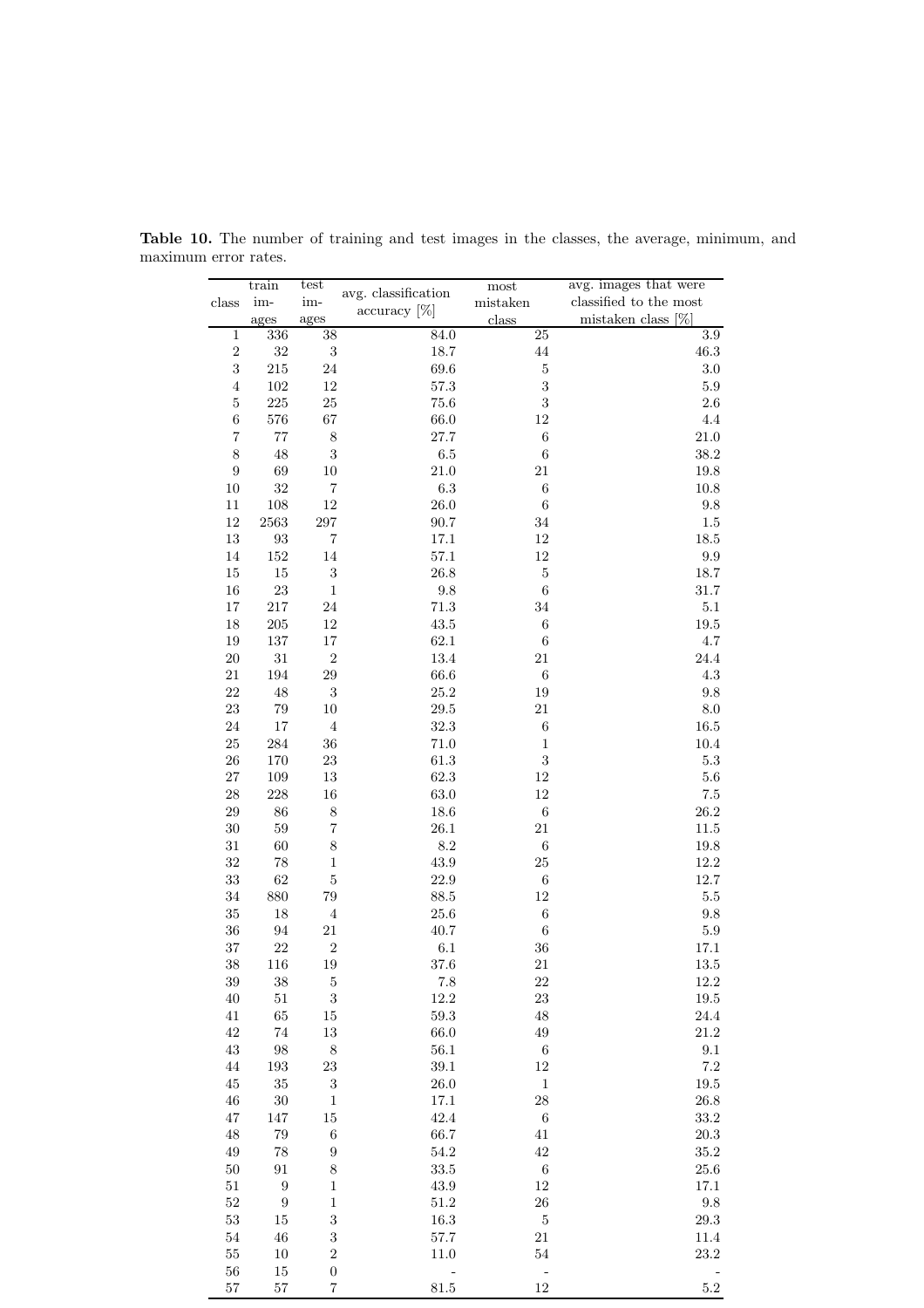queries based on realistic information needs of medical professionals. The ad-hoc task has continued to attract interest and this year has seen an increase in the number of translated topics and those with translated narratives. The addition of the IRMA annotation task has provided a further challenge to the medical side of ImageCLEF and proven a popular task for participants, covering mainly the visual retrieval community. The user-centered retrieval task, however, remains with low participation, mainly due to the high level of resources required to run an interactive task. We will continue to improve tasks for ImageCLEF 2006 mainly based on feedback from participants.

A large number of participants only registered but finally did not submit results. This means that the resources are very valuable and already access to the resources is a readon to register. Still, only if we have participants submitting results with different techiques, there is really the possibility to compare retrieval systems and developed better retrieval for the future. So for 2006 we hope to receive much feedback for tasks and many people who register, submit results and participate at the CLEF workshop to discuss the presented techniques.

### 6 Acknowledgements

This work has been funded in part by the EU Sixth Framework Programme (FP6) within the Bricks project (IST contract number 507457) as well as the SemanticMining project (IST NoE 507505). The establishment of the IRMA database was funded by the German Research Community DFG under grand Le 1108/4. We also acknowledge the generous support of National Science Foundation (NSF) grant ITR-0325160.

## <span id="page-19-0"></span>References

- 1. Clough, P.D. and Sanderson, M.(2003), The CLEF 2003 cross language image retrieval track, In Proceedings of Cross Language Evaluation Forum (CLEF) 2003 Workshop, Trondheim, Norway.
- <span id="page-19-1"></span>2. Clough, P., Müller, H. and Sanderson, M. The CLEF 2004 Cross Language Image Retrieval Track, In Multilingual Information Access for Text, Speech and Images: Results of the Fifth CLEF Evaluation Campaign, Eds (Peters, C., Clough, P., Gonzalo, J., Jones, G., Kluck, M. and Magnini, B.), Lecture Notes in Computer Science (LNCS), Springer, Heidelberg, Germany, 2005, Volume 3491/2005, 597- 613.
- 3. . J. Cox, M. L. Miller, S. M. Omohundro, and P. N. Yianilos. Pichunter: Bayesian relevance feedback for image retrieval. Proceedings of the 13th International Conference on Pattern Recognition, 3:361–369, 1996.
- <span id="page-19-2"></span>4. Grubinger, M., Leung, C. and Clough, P.D. Towards a Topic Complexity Measure for Cross-Language Image Retrieval, In Proceedings of Cross Language Evaluation Forum (CLEF) 2005 Workshop, Vienna, Austria
- 5. Petrelli, D. and Clough, P.D. Concept Hierarchy across Languages in Text-Based Image Retrieval: A User Evaluation, In Proceedings of Cross Language Evaluation Forum (CLEF) 2005 Workshop, Vienna, Austria
- 6. Villena-Román, R., Crespo-García, R.M., and González-Cristóbal, J.C. Boolean Operators in Interactive Search, In Proceedings of Cross Language Evaluation Forum (CLEF) 2005 Workshop, Vienna, Austria
- <span id="page-19-6"></span>7. C. S. Candler, S. H. Uijtdehaage, and S. E. Dennis. Introducing HEAL: The health education assets library. Academic Medicine, 78(3):249–253, 2003.
- <span id="page-19-7"></span>8. K. Glatz-Krieger, D. Glatz, M. Gysel, M. Dittler, and M. J. Mihatsch. Webbasierte Lernwerkzeuge für die Pathologie – web–based learning tools for pathology. Pathologe, 24:394–399, 2003.
- <span id="page-19-5"></span>9. W. Hersh, H. Müller, P. Gorman, and J. Jensen. Task analysis for evaluating image retrieval systems in the ImageCLEF biomedical image retrieval task. In Slice of Life conference on Multimedia in Medical Education (SOL 2005), Portland, OR, USA, June 2005.
- <span id="page-19-3"></span>10. W. R. Hersh and D. H. Hickam. How well do physicians use electronic information retrieval systems? Journal of the American Medical Association, 280(15):1347–1352, 1998.
- <span id="page-19-4"></span>11. M. Markkula and E. Sormunen. Searching for photos – journalists' practices in pictorial IR. In J. P. Eakins, D. J. Harper, and J. Jose, editors, The Challenge of Image Retrieval, A Workshop and Symposium on Image Retrieval, Electronic Workshops in Computing, Newcastle upon Tyne, 5–6 February 1998. The British Computer Society.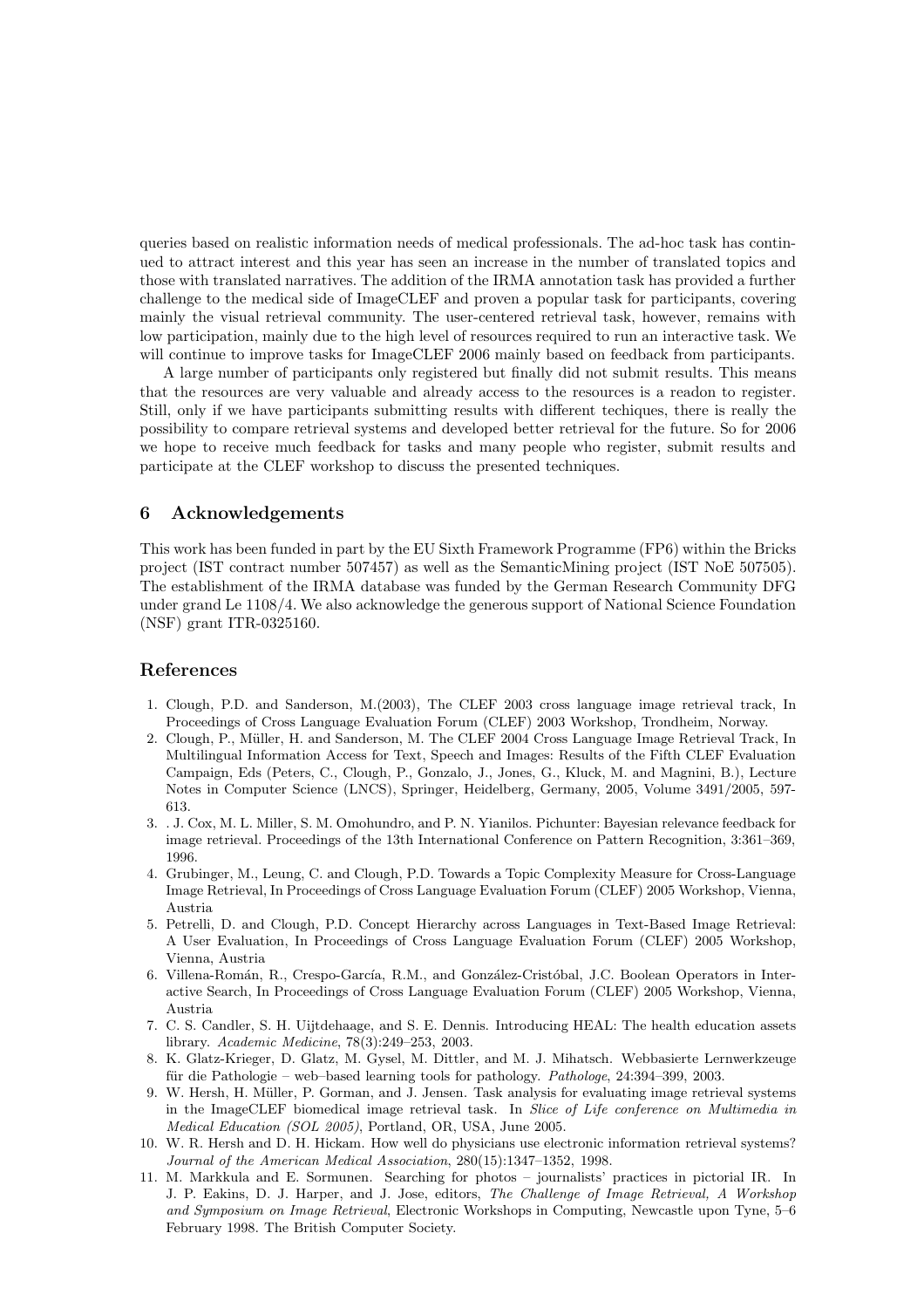- <span id="page-20-2"></span><span id="page-20-1"></span>12. H. Müller, A. Rosset, J.-P. Vallée, F. Terrier, and A. Geissbuhler. A reference data set for the evaluation of medical image retrieval systems. Computerized Medical Imaging and Graphics, 28:295–305, 2004.
- 13. A. Rosset, H. Müller, M. Martins, N. Dfouni, J.-P. Vallée, and O. Ratib. Casimage project a digital teaching files authoring environment. Journal of Thoracic Imaging, 19(2):1–6, 2004.
- <span id="page-20-3"></span>14. J. W. Wallis, M. M. Miller, T. R. Miller, and T. H. Vreeland. An internet–based nuclear medicine teaching file. Journal of Nuclear Medicine, 36(8):1520–1527, 1995.
- <span id="page-20-4"></span>15. Lehmann TM, Gld MO, Deselaers T, Keysers D, Schubert H, Spitzer K, Ney H, Wein BB. Automatic categorisation of medical images for content-based retrieval and data mining. Computerized Medical Imaging and Graphics 2005; 29(2): 143-155.
- <span id="page-20-5"></span>16. Güld MO, Kohnen M, Keysers D, Schubert H, Wein B, Bredno J, Lehmann TM. Quality of DICOM header information for image categorization. Procs SPIE 2002; 4685: 280-287.
- 17. Lehmann TM, Schubert H, Keysers D, Kohnen M, Wein BB. The IRMA code for unique classification of medical images. Procs SPIE 2003; 5033: 440-451.
- <span id="page-20-7"></span><span id="page-20-6"></span>18. Pietka E, Huang HK. Orientation correction for chest images. Journal of Digital Imaging 1992; 5(3): 185-189.
- 19. Boone JM, Seshagiri S, Steiner RM. Recognition of chest radiograph orientation for picture archiving and communications systems display using neural networks. Journal of Digital Imaging 1992; 5(3): 190-193.
- <span id="page-20-8"></span>20. Lehmann TM, Güld MO, Keysers D, Schubert H, Kohnen M, Wein BB. Determining the view position of chest radiographs. Journal of Digital Imaging 2003; 16(3): 280-291.
- <span id="page-20-9"></span>21. Pinhas A, Greenspan H. A continuous and probabilistic framework for medical image representation and categorization. Procs SPIE 2003; 5371: 230-238.
- <span id="page-20-10"></span>22. Keysers D, Gollan C., Ney H. Classification of Medical Images using Non-linear Distortion Models. Proc. Bildverarbeitung fr die Medizin 2004 : 366-370
- <span id="page-20-11"></span>23. Güld MO, Keysers D, Leisten M, Schubert H, Lehmann TM. Comparison of global features for categorization of medical images. Procs SPIE 2004; 5371: 211-222.

| Number Title   |                                                                     | Pool size (% max) Relevant MAP |     | P10 |                      | P <sub>100</sub> Rel retr |
|----------------|---------------------------------------------------------------------|--------------------------------|-----|-----|----------------------|---------------------------|
| 1              | Aircraft on the ground                                              | 1690 (9.7%)                    | 85  |     | 0.8259 1.0000 0.7600 | 83                        |
| $\overline{2}$ | People gathered at bandstand                                        | 2420 (13.9%)                   | 27  |     | 0.6899 0.9000 0.2600 | 27                        |
| 3              | Dog in sitting position                                             | 763 (4.4%)                     | 34  |     | 0.5723 1.0000 0.2700 | 34                        |
| 4              | Steam ship docked                                                   | 1797 (10.3%)                   | 76  |     | 0.4316 0.9000 0.4000 | 72                        |
| 5              | Animal statue                                                       | 861 (4.9%)                     | 37  |     | 0.8349 1.0000 0.3400 | 37                        |
| 6              | Small sailing boat                                                  | 1447 (8.3%)                    | 122 |     | 0.6975 1.0000 0.7200 | 118                       |
| 7              | Fishermen in boat                                                   | 1182 (6.8%)                    | 32  |     | 0.5151 0.9000 0.3000 | 32                        |
| 8              | Building covered in snow                                            | 1329 (7.6%)                    | 38  |     | 0.4177 0.7000 0.2800 | 35                        |
| 9              | Horse pulling cart or carriage                                      | 1435 (8.2%)                    | 108 |     | 0.5972 1.0000 0.6200 | 108                       |
| 10             | Sun pictures & Scotland                                             | 1553 (8.9%)                    | 203 |     | 0.7139 1.0000 0.9300 | 197                       |
| 11             | Swiss mountain scenery                                              | 1460 (8.4%)                    | 83  |     | 0.9660 1.0000 0.8000 | 83                        |
| 12             | Postcards from Iona & Scotland                                      | $1665(9.5\%)$                  | 34  |     | 0.7493 1.0000 0.3400 | 34                        |
| 13             | Stone viaduct with several arches                                   | 1567 (9.0%)                    | 184 |     | 0.5587 1.0000 0.7000 | 174                       |
| 14             | People at the marketplace                                           | $1203(6.9\%)$                  | 55  |     | 0.8207 1.0000 0.5100 | 55                        |
| 15             | Golfer putting on green                                             | 1367 (7.8%)                    | 48  |     | 0.5652 0.9000 0.3700 | 48                        |
| 16             | Waves breaking on beach                                             | 1544 (8.8%)                    | 71  |     | 0.5281 1.0000 0.4100 | 68                        |
| 17             | Man or woman reading                                                | 1074 (6.2%)                    | 13  |     | 0.8156 0.8000 0.1300 | 13                        |
| 18             | Woman in white dress                                                | 1112 $(6.4\%)$                 | 40  |     | 0.2696 0.5000 0.2600 | 39                        |
| 19             | Composite postcards of Northern Ireland                             | $1943(11.1\%)$                 | 50  |     | 0.5017 1.0000 0.5000 | 50                        |
| 20             | Royal visit to Scotland (not Fife)                                  | 1359 (7.8%)                    | 13  |     | 0.7820 0.9000 0.1300 | 13                        |
| 21             | Monument to poet Robert Burns                                       | 875 (5.0%)                     | 35  |     | 0.7349 1.0000 0.3300 | 35                        |
| 22             | Building with waving flag                                           | 1221 (7.0%)                    | 56  |     | 0.6475 1.0000 0.4800 | 56                        |
| 23             | Tomb inside church or cathedral                                     | 1706 (9.8%)                    | 62  |     | 0.7653 1.0000 0.5500 | 62                        |
| 24             | Close-up picture of bird                                            | 1414 (8.1%)                    | 33  |     | 0.6353 1.0000 0.2700 | 29                        |
| 25             | Arched gateway                                                      | 2037 (11.7%)                   | 235 |     | 0.5857 1.0000 0.8700 | 208                       |
| 26             | Portrait pictures of mixed sex group                                | 1410 (8.1%)                    | 30  |     | 0.7618 0.9000 0.2900 | 30                        |
| 27             | Woman or girl carrying basket                                       | $1000(5.7\%)$                  | 14  |     | 0.5011 0.6000 0.1400 | 14                        |
| 28             | Colour pictures of woodland scenes around St Andrews $2263$ (13.0%) |                                | 98  |     | 0.8200 1.0000 0.6700 | 98                        |

<span id="page-20-0"></span>Table 11. Topics used in ImageCLEF and maximum MAP, P10, P100 and RelRetr scores.